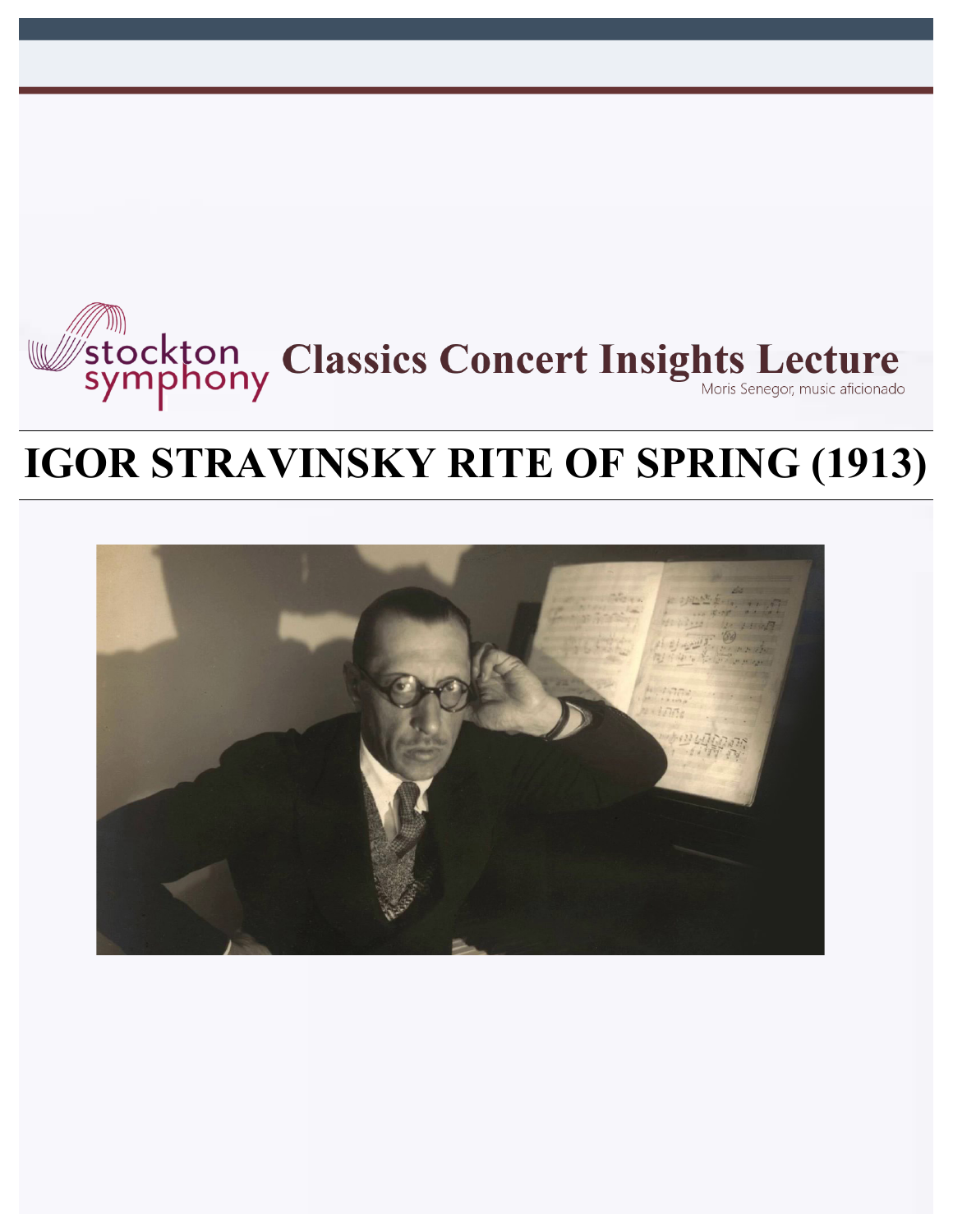# **IGOR STRAVINSKY RITE OF SPRING (1913)**

"*What Beethoven's Ninth Symphony was to the 19th century, so Igor Stravinsky's The Rite of Spring was to the 20th. The single most influential piece of music composed in its time, the game changer, the one work of its century that no later composer could avoid.* " (Robert Greenberg)

#### **REMINDER ON MUSICAL HISTORY:**

- $\triangleright$  Middle Ages and Renaissance.
- $\triangleright$  Baroque (1600-1750): Bach, Handel, Vivaldi.
- Ø Classical (1750-1827): Haydn, Mozart, Schubert, early Beethoven.
- Ø Romantic (1827-1900): Late Beethoven, Brahms, Tchaikovsky, Dvořák, Mahler, Rimsky-Korsakov.
- Ø Twentieth Century: **Stravinsky**, Shostakovich, Prokofiev, Copland, Bartok.

#### **STRAVINSKY BIOGRAPHY (1882-1971):**

- Ø Born in Oranienbaum, Russia. Raised in St. Petersburg.
- $\triangleright$  Father, Theodore was a renown operatic baritone in St. Petersburg, mother an accomplished pianist.
- Ø Piano lessons beginning at age nine. At seventeen he decided he wanted to be a composer. Father did not see sufficient talent in him and sent him to law school.
- Ø Met Valdimir Rimsky-Korsakov, son of Nicolai, in law school (1901), and was introduced to the great composer who suggested he acquire foundation in music.
- $\triangleright$  Upon death of his father, studied harmony and counterpoint 1902-1905.
- $\triangleright$  Private tutelage with Rimsky-Korsakov (1905-08), who became like a second father.
- Ø Moved to Paris 1910. Became French citizen (1934), and American citizen (1945).
- Ø Long association with Sergei Diaghilev and the Ballets Russes; The Firebird (1910), Petruschka (1911), Rite of Spring (1913), Pulcinella (1920)
- $\triangleright$  Rite of Spring premiere, May 29 1913. Provoked riot in the audience.
- $\triangleright$  Considered by Time Magazine one of the 100 most influential people of the 20<sup>th</sup> Century
- $\triangleright$  After his "Russian Phase" which was marked by the above works, his career spanned numerous other phases.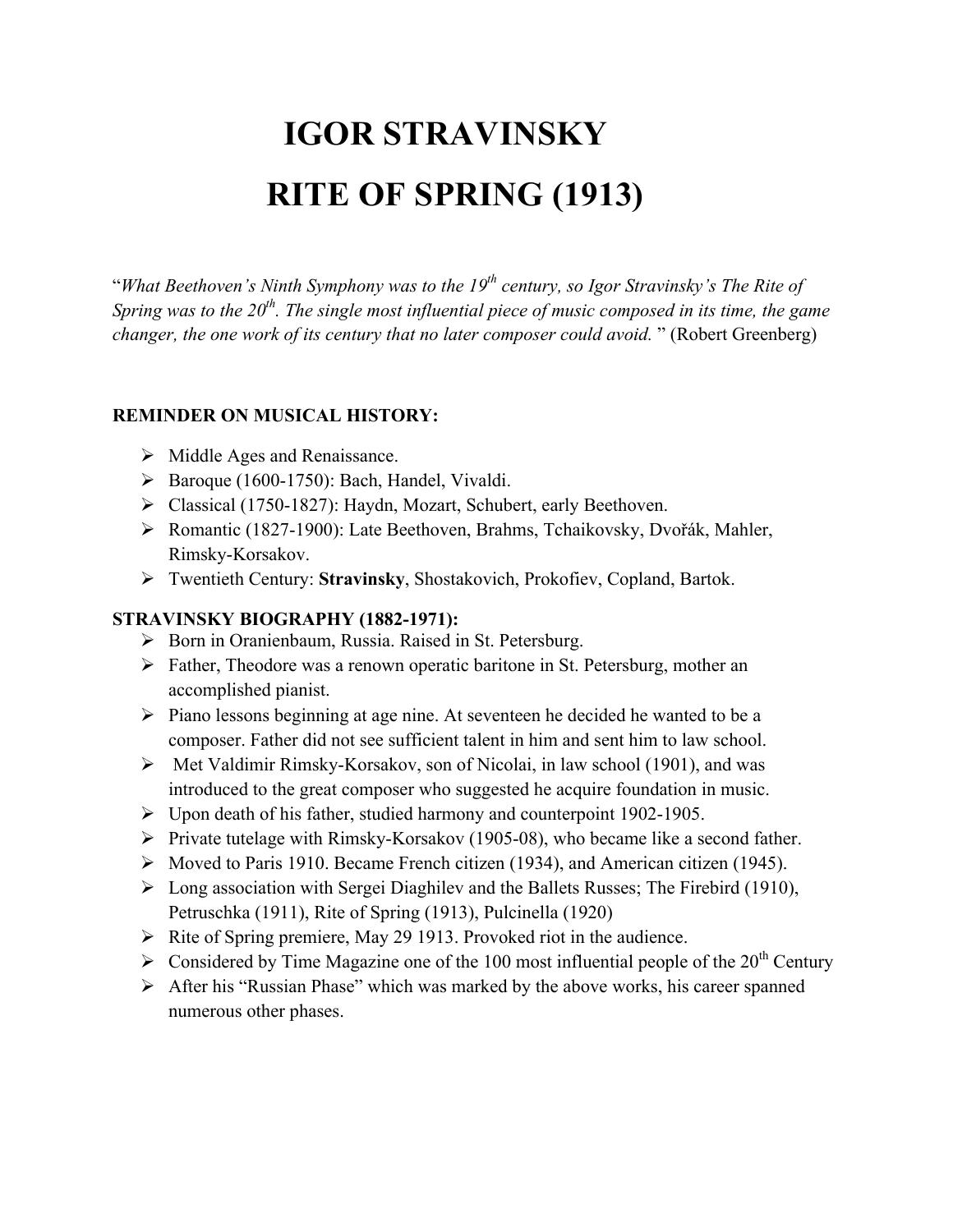#### **HISTORY OF THE RITE:**

- $\triangleright$  The industrialization of Russia gave rise to anxiety and forebodings, prompting intellectuals and artists to seek spiritual wholeness in primeval men.
- $\triangleright$  Stravinsky conceived of The Rite in 1910, while composing The Firebird. In a now famous 1931 anecdote, he recounted that he had a dream of a solemn pagan rite, "*sage elders, seated in a circle, watching a young girl dance herself to death. They were sacrificing her to propitiate the god of Spring.*"
- Ø "*(Stravinsky's dream) was by no means unusual…for a creative artist to have in St. Petersburg in 1910. In that environment one could even call it conventional.*" Taruskin
- Ø The project was originally named "The Great Sacrifice." Stravinsky sought help from Roerich who is credited with the scenario for the Rite.
- Ø NOTE: Stravinsky's "dream" was only a fraction of the scenario (The Sacrificial Dance). Roerich provided the rest.
- Ø Stravinsky and Roerich collaborated in the summer of 1911 at Talashinko and finalized the scenario. They sought ethnological authenticity in the rituals and costumes for the ballet.
- $\triangleright$  NOTE: There is no known account of human sacrifice among pagan Slavs.
- $\triangleright$  Stravinsky drew from Russian folk sources for his melodies, but significantly altered them. With the exception of the bassoon melody the opens the piece, he did not divulge any sources. Inquiry on this subject became an elaborate scholarly endeavor.
- $\triangleright$  The ballet, choreographed by Vaslav Nijinsky and conducted by Pierre Monteux, had a scandalous premiere at the Théâtre des Champs-Elysées on May 29, 1913. A riot broke out in the audience.
- $\triangleright$  The riot may have been orchestrated by Diaghilev himself to attract publicity.
- $\triangleright$  The ballet was performed only seven times and disappeared.
- $\triangleright$  Stravinsky, sensitive to criticism, was appalled by the poor reception of the premiere, and attempted – successfully – to disassociate his music from the ballet.
- $\triangleright$  On April 5, 1914 Monteux conducted The Rite as a free standing concert work, also in Paris. This was a smashing success and The Rite became a staple of the concert repertoire.
- $\triangleright$  The ballet was revived in 1920 with new choreography by Massine. On this occasion Stravinsky began a campaign to malign Nijinsky as the cause of the failed premiere.
- $\triangleright$  Nijinsky's version was resurrected by the Joffrey Ballet in 1987 and is a frequently staged work by dance companies.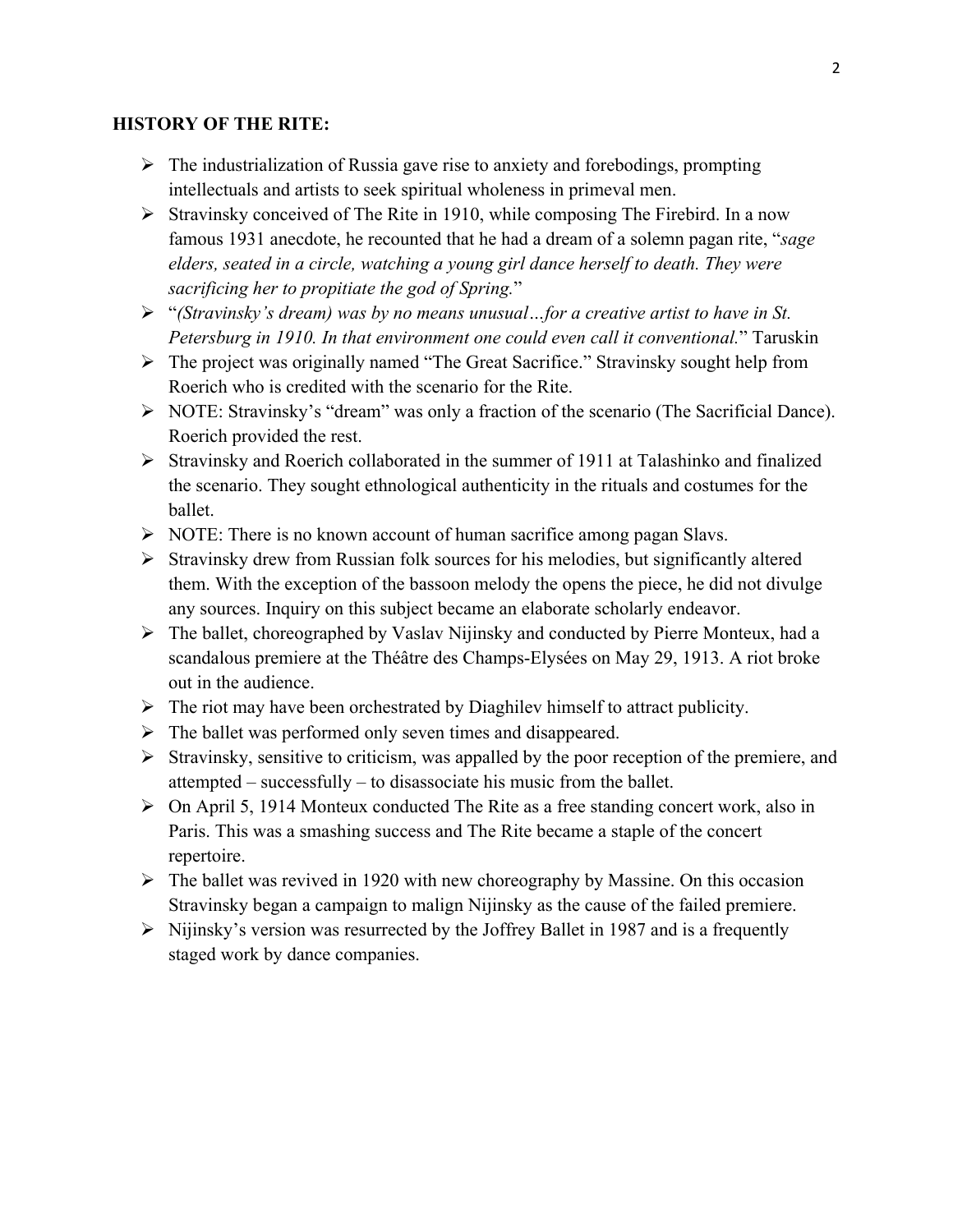## **CHARACTERS INVOLVED IN THE BIRTH OF THE RITE:**

- Ø IGOR STRAVINSKY: Composer
- $\triangleright$  NICHOLAS ROERICH (1874-1947):
	- Painter, ethnographer, Russia's acknowledged specialist in pagan, pantheistic antiquity, an expert on ancient Slavs.
	- Roerich provided décor for Diaghilev's stages beginning in 1909. He provided the scenario, sets and costumes for The Rite.
	- Stravinsky's score is dedicated to Roerich.
	- Even though, in later years, Stravinsky tried to downplay the role of Roerich in the creation of The Rite, subsequent scholars have credited Roerich with every aspect of the scenario and the necessary ethnographic research.
- Ø SERGE DIAGHILEV (1872-1929): Impresario, Producer of Ballets Russes. Discovered the unknown young composer Stravinsky, and gave him his first commission, The Firebird. It was followed by Petruschka and The Rite of Spring.
- Ø VASLAV NIJINSKY (1889-1850): Choreographer, Ballets Russes.
	- Began his career as a dancer. Joined Ballets Russes in 1909 (age 19) and became their star male dancer.
	- Nijinsky and Diaghilev became lovers.
	- Beginning in 1912 he choreographed numerous successful ballets.
	- In September 1913 he married Romola de Pulszky, causing a break in his relationship with Diaghilev and the Ballets Russes.
	- His dancing career ended in 1917 amid early symptoms of schizophrenia.
	- Became incapacitated and was confined to various mental institutions for the next 30 years.
	- Nijinsky was not present in the conception of The Rite. He choreographed the ballet after the scenario and music were complete.
	- Stravinsky had no respect for Nijinsky. He considered the choreographer musically incompetent.
	- He blamed the failure of the premiere on Nijinsky's complex choreography. He particularly objected to his slowing of the tempo to fit the dance moves.

#### **SCENARIO**:

"*The Rite of Spring is unified by a single idea: the mystery and great surge of creative power of spring.*" Stravinsky

There are various versions of the narrative for The Rite. The following is the earliest surviving one from Nicholas Roerich:

*"The first part which bears the name "The Kiss of the Earth, is made up of ancient Slavonic rituals – the joy of spring. The orchestral introduction is a swarm of spring pipes; later, after the*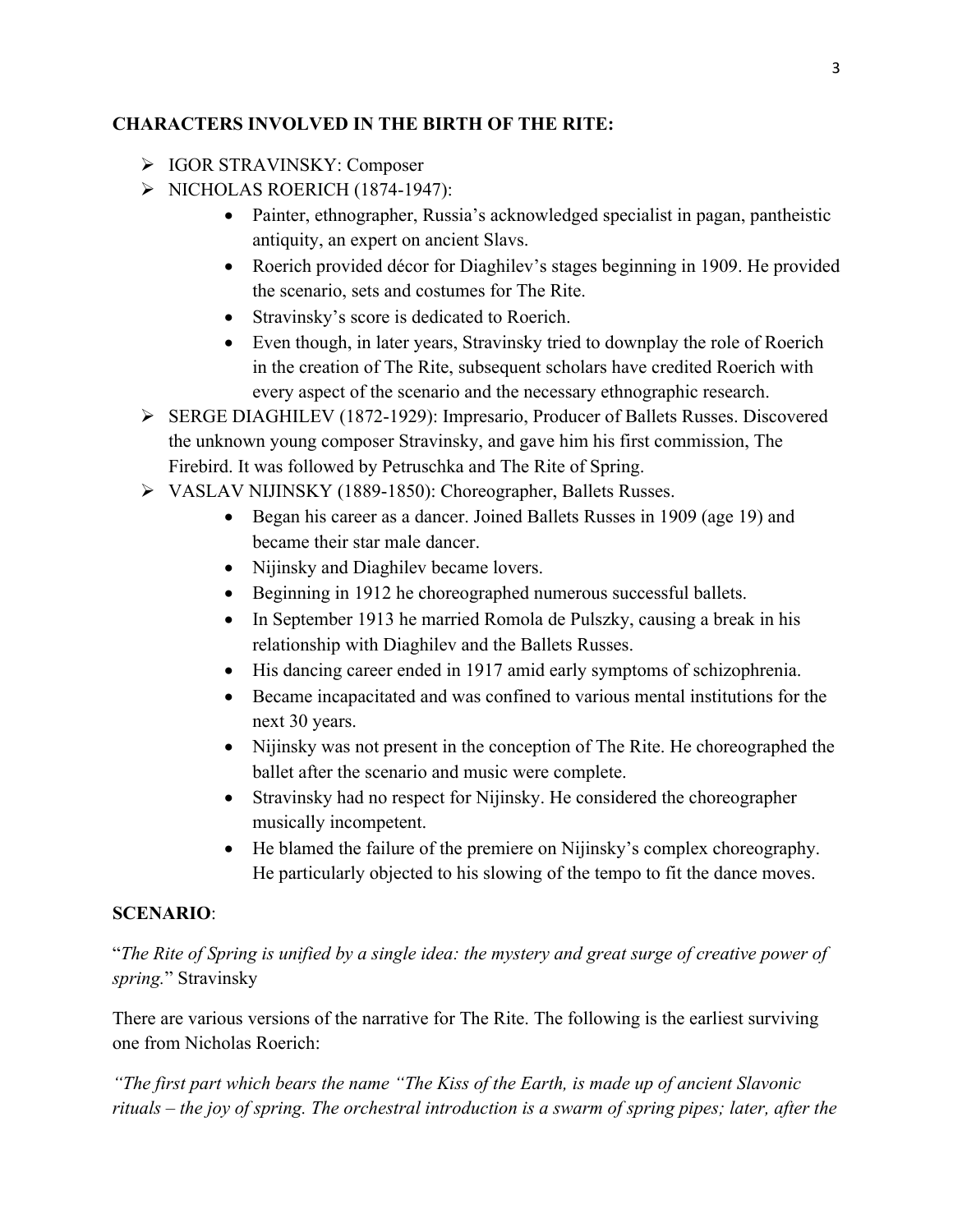*curtain goes up, there are auguries, khorovod rituals, a game of abduction, a khorovod game of cities, and all of this is interrupted by a procession of the "Oldest and Wisest," the elder who bestows as kiss upon the earth. A wild stomping dance upon the earth, the people drunk with spring, brings the first part to its conclusion.*

*In the second part, the maidens at night perform their secret rituals upon a sacred hillock. One of the maidens is doomed by fate to be sacrificed. She wonders into a stone labyrinth from which there is no exit, whereupon all the remaining maidens glorify the Chosen One in a boisterous martial dance. Then the elders enter. The doomed one, left alone, face-to-face with the elders, dances her last Holy Dance – The Great Sacrifice..…The elders are witness to her last dance, which ends in the death of the doomed one."*

## **MUSICAL LANGUAGE OF THE RITE:**

- $\triangleright$  RHYTHM AS A THEME: Music characterized mainly by rhythm, with little or no melodic or harmonic motion. "*There is music wherever there is rhythm, as there is life wherever there's a pulse.*" (Stravinsky)
- $\triangleright$  OSTINATI AND PEDALS:
	- Ostinato: A repeating musical pattern many times in succession.
	- Pedal (Drone): A sustained repeated note, usually in the bass. The name derived from the pedals of an organ which create such a sound.
	- Ostinati and pedal accompaniments were a feature of Russian folk music.
- Ø UNUSUAL ORCHESTRATION:
	- Stravinsky employs unusual instruments or unusual sounds from usual instruments to create evocative sound effects.
	- The orchestra is frequently divided into a variety of smaller ensembles many of which contain unconventional groupings of instruments, creating unique sounds.
- Ø MELODIC FRAGMENTS:
	- Most melodies are either simply motives or fragmentary collections of pitches, "*small repeating melodic cells …varied by embellishment.*" (Walsh).
	- Full melodies are rare and when present, do not rise up to the lush, fully developed sounds typical of Romantic Era Russian composers.
- Ø COMPLEX TEXTURES, FREQUENT PILE-UPS:
	- "*Agitated, multi-layered, internally battling textures*," (Hill) are characteristic of the score.
	- During the course of many sections thin textures (few lines of music) gradually thicken (multiple lines), in pile-ups that create tremendous walls of sound.
- $\triangleright$  DISSONANCE: Pitches that clash with each other, chords that form unstable tone configurations that seek resolution.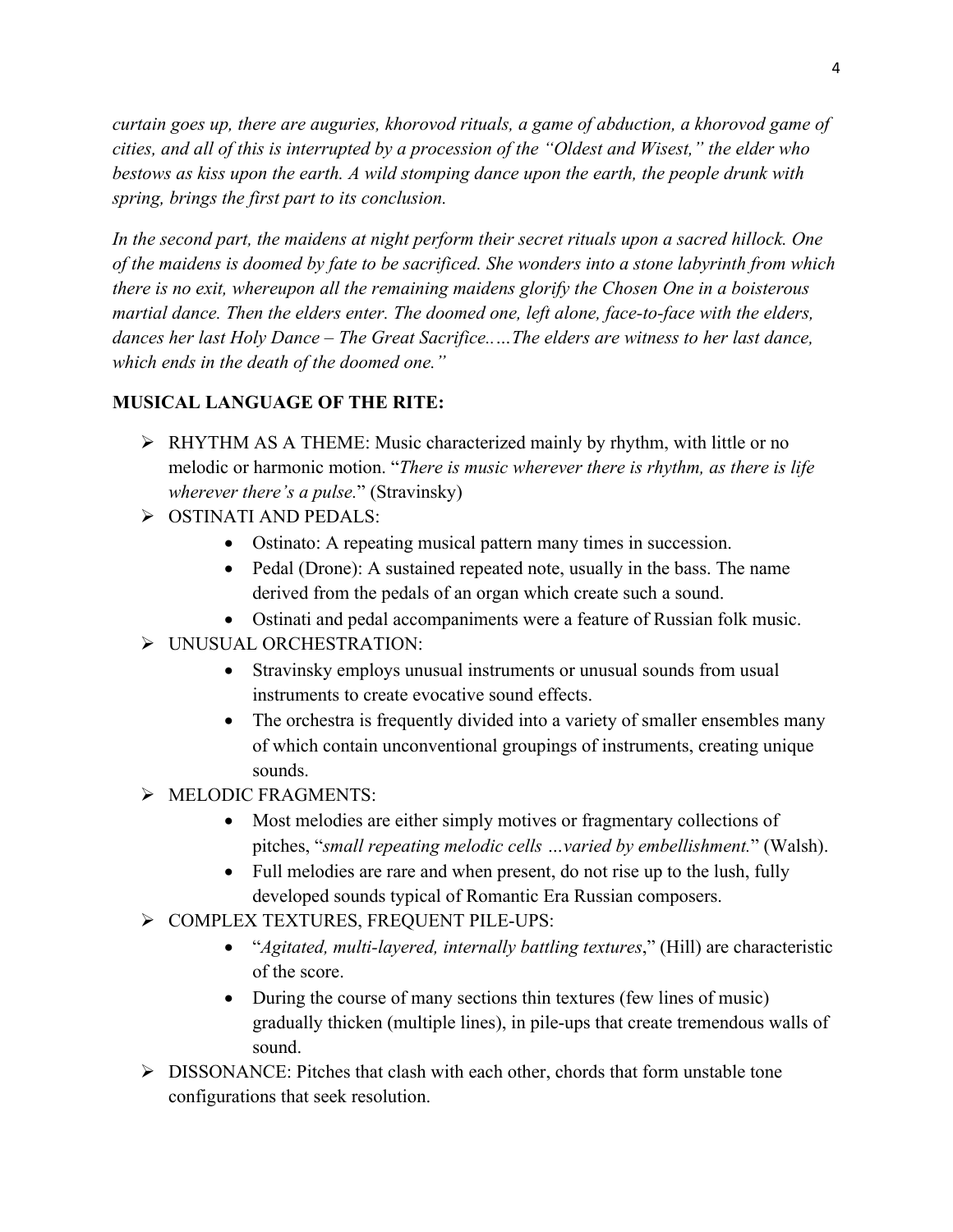#### Ø TONAL AMBIGUITY; USE OF NOVEL PITCH GROUPINGS:

- Stravinsky departs from traditional Western harmonies.
- Many passages in The Rite are harmonically uncertain.
- Stravinsky uses ancient pitch collections as the basis of harmony (Dorian, Aeolian modes) to create an "old" sound within what actually is cutting edge, modern music.
- Ø ABRUPT TRANSITIONS AND ENDINGS:
	- Stravinsky does away with Western cadence traditions. This goes along with his abandonment of traditional tonality.
	- Thus the music seems to lack punctuation marks. Many transitions and endings seem abrupt to the listener, some shockingly so.

Stravinsky takes "*dissonant, irregularly formed musical 'objects' of very brief extent and releases their latent energy by firing them off at one another like so many particles in an atomic accelerator.*" (Walsh)

# **OVERALL ORGANIZATION:**

- $\triangleright$  Ballet music in 14 section s, organized within two larger parts, 8 in Part I, 6 in Part II.
- $\triangleright$  Each part begins with an instrumental introduction.
- $\triangleright$  Program Music: each section has a label that refers to the scene it accompanies.

"*The music needs to be experienced in the way it was originally meant – as a ballet, a dramatic narrative rather than the 'abstraction' Stravinsky later preferred.*" (Hill)

# **PART I: ADORATION OF THE EARTH**

This part consists of various tableaux of pagan Slavic rites conducted at the foot of a sacred hill, in a lush plain. The sections within do not have a running narrative, but rather stand by themselves as individual scenes.

# **INTRODUCTION:**

# BALLET:

An overture with curtains closed. The music evokes the awakening of nature in springtime with a build-up of different sounds.

MUSIC: Slightly over 3 minutes. Woodwind dominated music in three sections,  $A - B - A$ 

**A**:

 $\triangleright$  Opens with a famous solo bassoon melody, derived from a Lithuanian folk tune. The bassoon is in an unusually high register. It sets up a mysterious mood.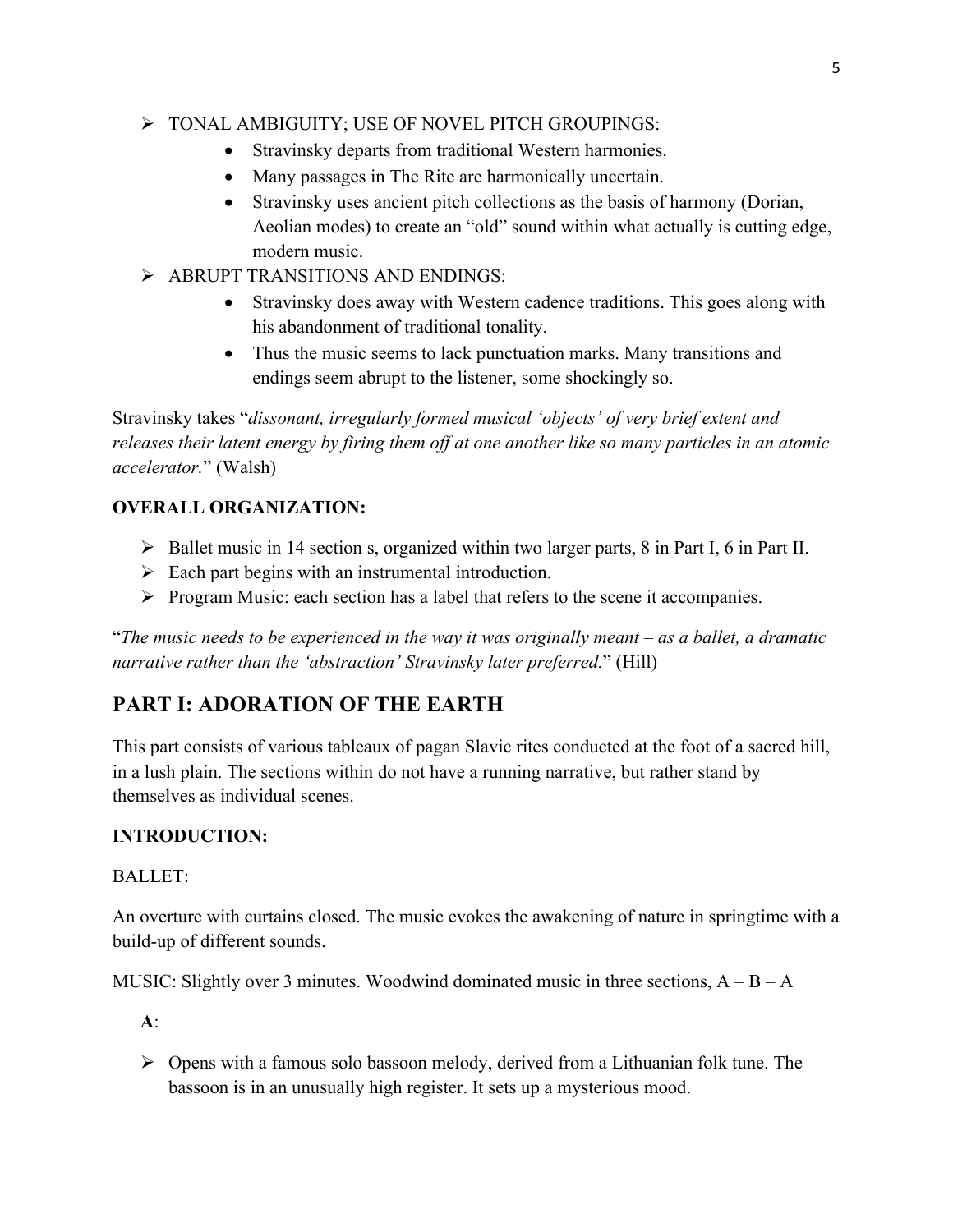- $\triangleright$  English horn, clarinets and flute provide accompaniment or quiet countersubjects that converse with the bassoon.
- $\triangleright$  Mood remains peaceful, the different instruments evoking a sense of awakening.

**B**:

- $\triangleright$  More woodwinds gradually enter, some providing pedal accompaniments, others playing birdcall-like melodies.
- $\triangleright$  The music gradually rises in fits and spurts. The texture, initially simple, thickens with simultaneous calls from the different instruments.
- $\triangleright$  Stravinsky utilizes exotic instruments such as an Eb clarinet (much shorter than the usual, emits a high pitch sound), alto flute (longer than usual flute, with a curved end), and bass clarinet (long with a small, saxophone-like end piece).
- $\triangleright$  These, along with the high-pitched bassoon create an aura of otherworldly mystery.
- $\triangleright$  Despite the rising noise, the music is static with pedal accompaniments and various melodic fragments that erupt and fade.
- $\triangleright$  The section ends in a crescendo with all these instruments combining their birdcalls and other sounds in a big, dissonant pile-up, evoking a full awakening of spring.

**A**:

- $\triangleright$  Back to quiet, peaceful music. The solo bassoon briefly reprises its melody.
- $\triangleright$  As the curtain opens, a quiet, two-note, clock-like ostinato appears over woodwind trills, foreshadowing the main ostinato of the next dance.
- $\triangleright$  Dancers on stage are still, with a crooked old woman in the foreground while music transitions into the next scene.
- $\triangleright$  In the concert hall, this music is a transitional respite before massive musical energy is abruptly unleashed in the next dance.

# **AUGURIES OF SPRING (DANCE OF THE ADOLESCENTS):**

# BALLET:

This tableau is of an old woman, a soothsayer dressed in squirrel skins, instructing and leading the youth in ritual dances welcoming the spring. The dancers are dressed in historically correct, ancient Slavic costumes.

It is in two parts, the first featuring male dancers led by the old woman, the second, female dancers. In the end they all dance. This division roughly corresponds to the two sections of music.

The curtain has opened to a scene of four stationary groups of mostly male dancers, one upright, the others huddled close to the earth, with the crooked old soothsayer in the foreground.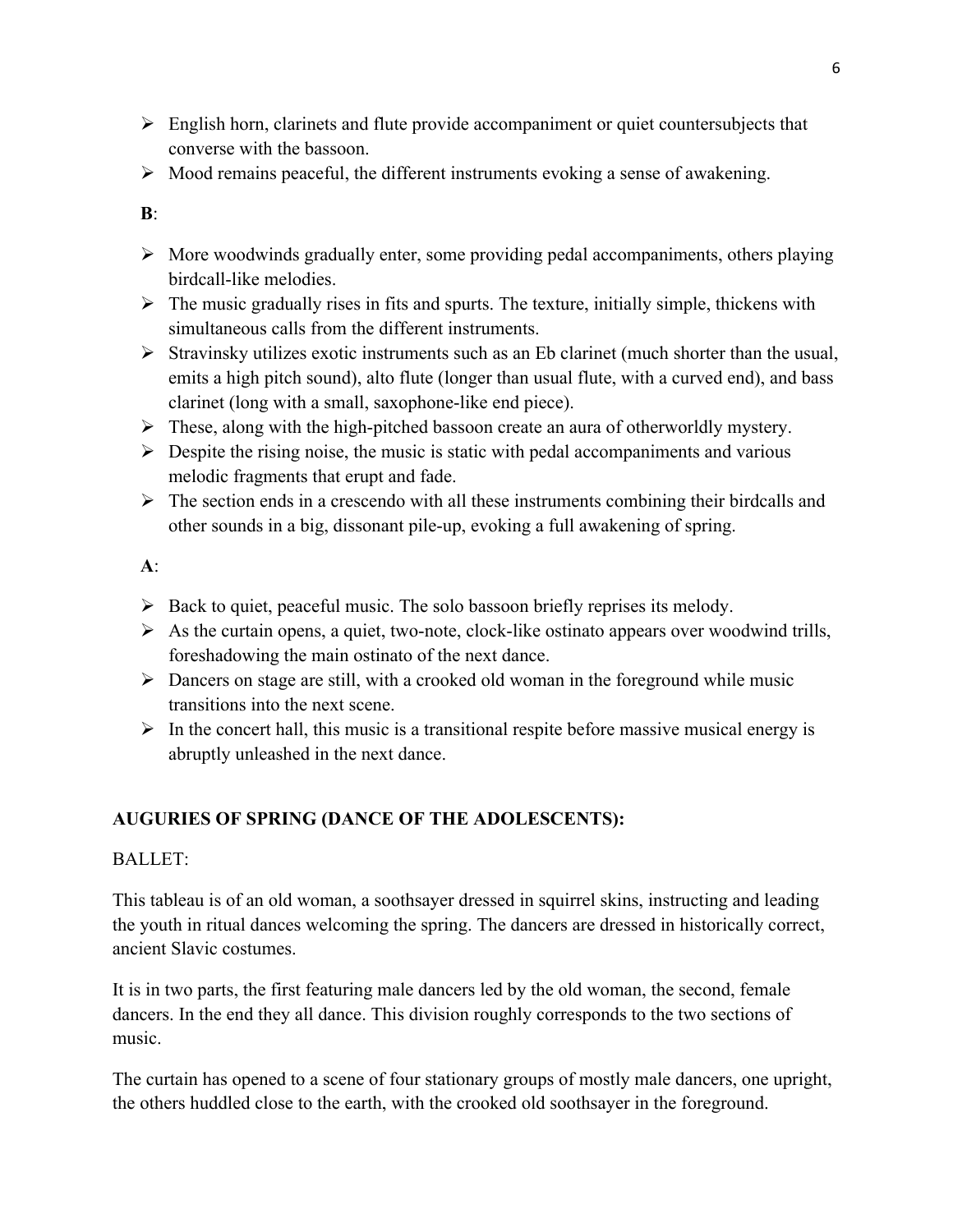The powerful, irregularly accented beat of the music brings the upright group to life. Four male dancers begin a foot-stomping circle dance. The old woman dances around the huddled groups and, as the music leaps, so does she, with surprising energy, bringing another male group to life. She then leads the first group in a stomping dance to the irregular beats. The two groups join with the old woman in the lead.

During the quieter ostinato phase of the music with occasional melodies in solo instruments, unison stomping stops and more individual dances appear. A group of female dancers enters the stage and perform a variety of folk dances to the new tunes that erupt from the orchestra. As the music rises, another group of females, previously huddled, joins them. Eventually the males also join in, the entire tribe now alive and dancing while the music rises in a crescendo toward a loud wall of sound. The groups remain segregated.

MUSIC: Slightly over 3 minutes. In two sections.

#### SECTION 1:

- Ø THE (IN)FAMOUS POUNDING CHORD:
	- Music begins in strings with insistent, thumping repetition of a single, loud, dissonant, bitonal chord (Eb dominant  $7<sup>th</sup>$  chord over an E major triad).
	- This chord is not typical of any in traditional Western harmony.
	- "*The dissonance of the 'Augurs' chord is naked, brutal and repeated with insistence unprecedented in art-music before the Rite.*" (Hill)
	- There is no melody. Rather, the chord is repeated, drum-like, 212 times in the first half of the movement.
	- What gives the music an exciting, savage character is the uneven, asymmetric accenting of this chord.
	- For example, the first 32 repetitions have the following accent pattern: 1,2,3,4  $-1,2,3,4-1,2,3,4-1,2,3,4-1,2,3,4-1,2,3,4-1,2,3,4-1,2,3,4$
	- NOTE: This is revolutionary music. In traditional Western music, dramatic variation is created by contrasting melodies or key areas. In this passage, dramatic variation is created mainly by rhythmic asymmetry, a feature that permeates the rest of the work.
- $\triangleright$  OSTINATO: In English horn. A clock-like, two-note, pizzicato pattern that keeps repeating. It resembles a fast beating human pulse. Heard over a chattering bassoon.
- $\triangleright$  POUNDING CHORD:
	- Returns *come sopra* (as before); the first 24 beats with the following accent pattern: 1,2,3,4 – 1,2,3,4 – 1,2,3,4 – 1,2,3,4
	- The next 24 beats non-accented. Dissonant melodic fragments appear in different wind instruments over the pounding, evoking springtime sounds.
- Ø OSTINATO: Returns with dissonant, fragmentary proclamations in winds.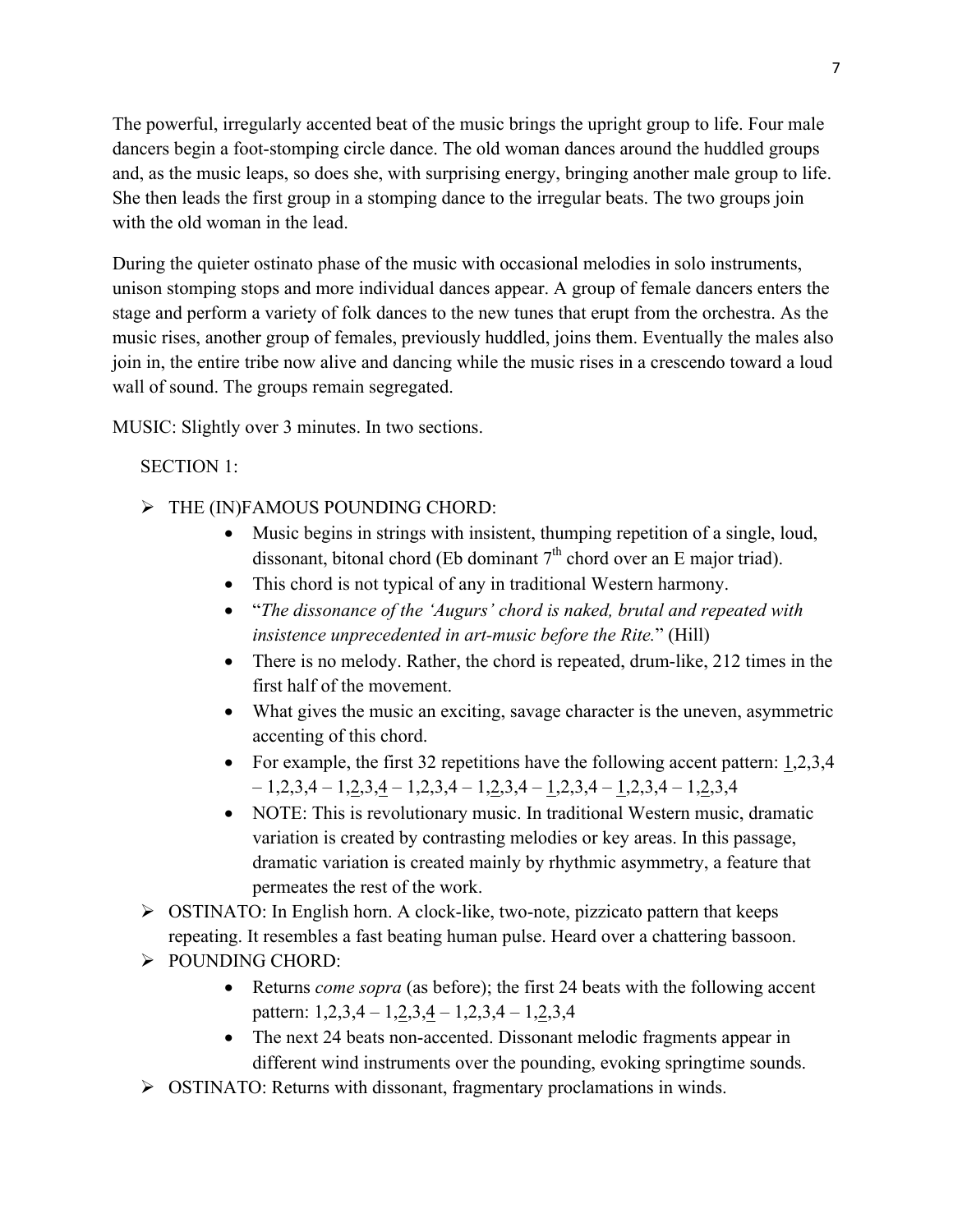## $\triangleright$  POUNDING CHORD:

• Returns in strings, 32 beats:  $1,2,3,4 - 1,2,3,4 - 1,2,3,4 - 1,2,3,4 - 1,2,3,4 1,2,3,4-1,2,3,4$ 

# $\triangleright$  THEME I:

- A brief new bassoon melody appears, over the pounding chord. Finally, a melody! This is the main theme of the movement.
- NOTE: The pounding chord is unaccented when associated with any melody or melodic fragment. It is irregularly accented only when naked.
- Naked, irregularly accented chord alternates with Theme I on horn and bassoon.
- NOTE: Theme I is a brief melody that goes nowhere, a typical feature of the melodies in The Rite.
- Ø CONCLUDING GESTURE: A dissonant, falling melodic fragment with loud drumbeats, brings this section to a close.

# SECTION 2:

- Ø OSTINATO:
	- The two-note ostinato beats fast, first quietly in English horn, then louder in trumpet.
- $\triangleright$  THEME II:
	- French horn proclaims a brief new melody over the ostinato (now in strings); answered by flute.
	- The texture of the music thickens: melodies, ostinato, pedals in bassoon  $\&$ strings.
	- Brief, birdcall-like melodies over the ostinato in high woodwinds.
	- Theme II, now in alto flute, ushers in the female dancers.
	- Theme II repeated.
- $\triangleright$  THEME III:
	- A new, loud melody in trumpets. This tune is a premonition of the main tune in the middle section of Spring Rounds.
	- The music is much louder, the texture yet thicker. Numerous lines of music are piled up: the new melody layered with Theme II and various birdcalls in woodwinds, the ostinato (now highlighted by the tympani) and a continuing pedal in bassoon.
	- NOTE: Such pile-up of music is prevalent in The Rite.
- $\triangleright$  OSTINATO:
	- Music goes back to a quiet ostinato in strings, altered so that we hear the pulses in quicker pairs.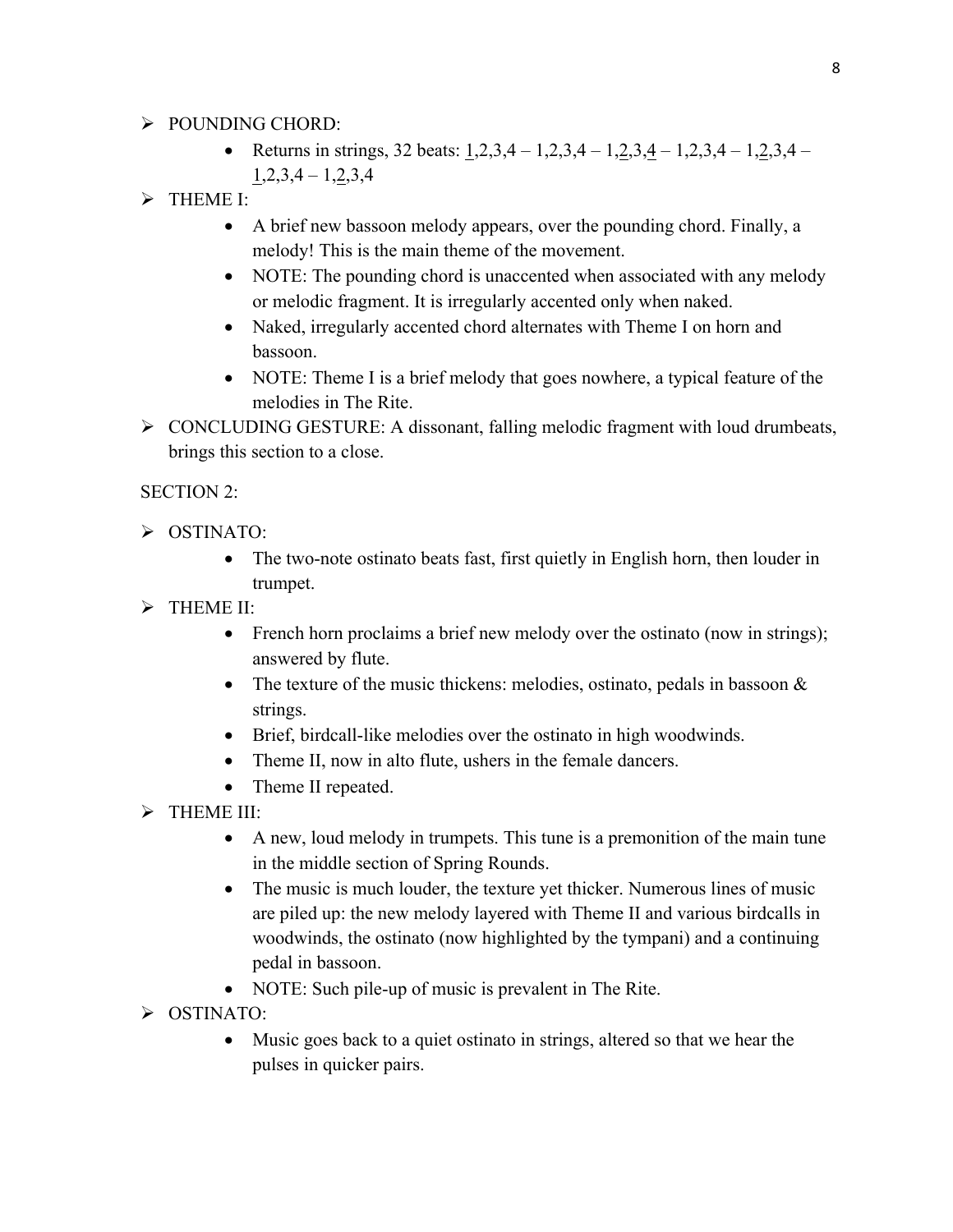- Theme II appears in piccolo and flute, above orchestral ostinato in which bassoon, contrabassoon and low strings provide syncopated accents.
- Ø FINAL, MASSIVE WALL OF SOUND:
	- Massive crescendo on Theme II motives creates a thick textured wall of sound that includes the melody above orchestral ostinato, and syncopated accents on bassoon, contrabassoon and low strings.
	- All the dancers, male and female, dance to the music in large groups.

#### **MOCK ABDUCTION:**

#### BALLET:

Male and female dancers carry out a mating ritual in the form of mock abduction dances.

A group of male dancers jump up and down to drumbeats, behind a line of females who dance with rejecting gestures. Another group of females engages in folk dances that arouse a huddled group of males, and re-enact the same rejection scene. Females flee in unison, while fanfares erupt in music. Males and females join together, dancing in pairs – the abduction. A single bewildered female is left alone mid-stage, among all the dancers. She goads the females to separate and reject again. The male and female groups face each other as a new theme appears. Now only a few individual pairs join each other in dance while the others observe.

Dancers halt as the energy of the music dissipates to flute trills, transitioning into the next scene.

MUSIC: Slightly over 1 minute.

This is a brief, energetic, thickly textured section, full of fanfares, asymmetrically accented rhythms and, at the end, pounding chords.

- $\triangleright$  Loud chord in brass, punctuated by drumbeats, ushers in the dance.
- $\triangleright$  A fanfare tune on trumpets and high winds, above chattering strings and the held brass chord.
- $\triangleright$  More drumbeats and dissonant roulades are followed by a new, accented fanfare on French horn that alternates with motives of the trumpet fanfare. Music is multi-layered, noisy, animated and dissonant.
- $\triangleright$  More loud drumbeats and dissonant roulades lead to a new melody in horns. Male and female dancers face each other in segregated groups. The music remains busy and meters become irregular (2/8, 6/8, 3/4, 6/8, 2/8, 6/8, 3/4, 2/4).
- $\triangleright$  Fanfares in horn, trumpet and other winds return amid dissonant proclamations from various instruments. Music maintains its frenzied energy.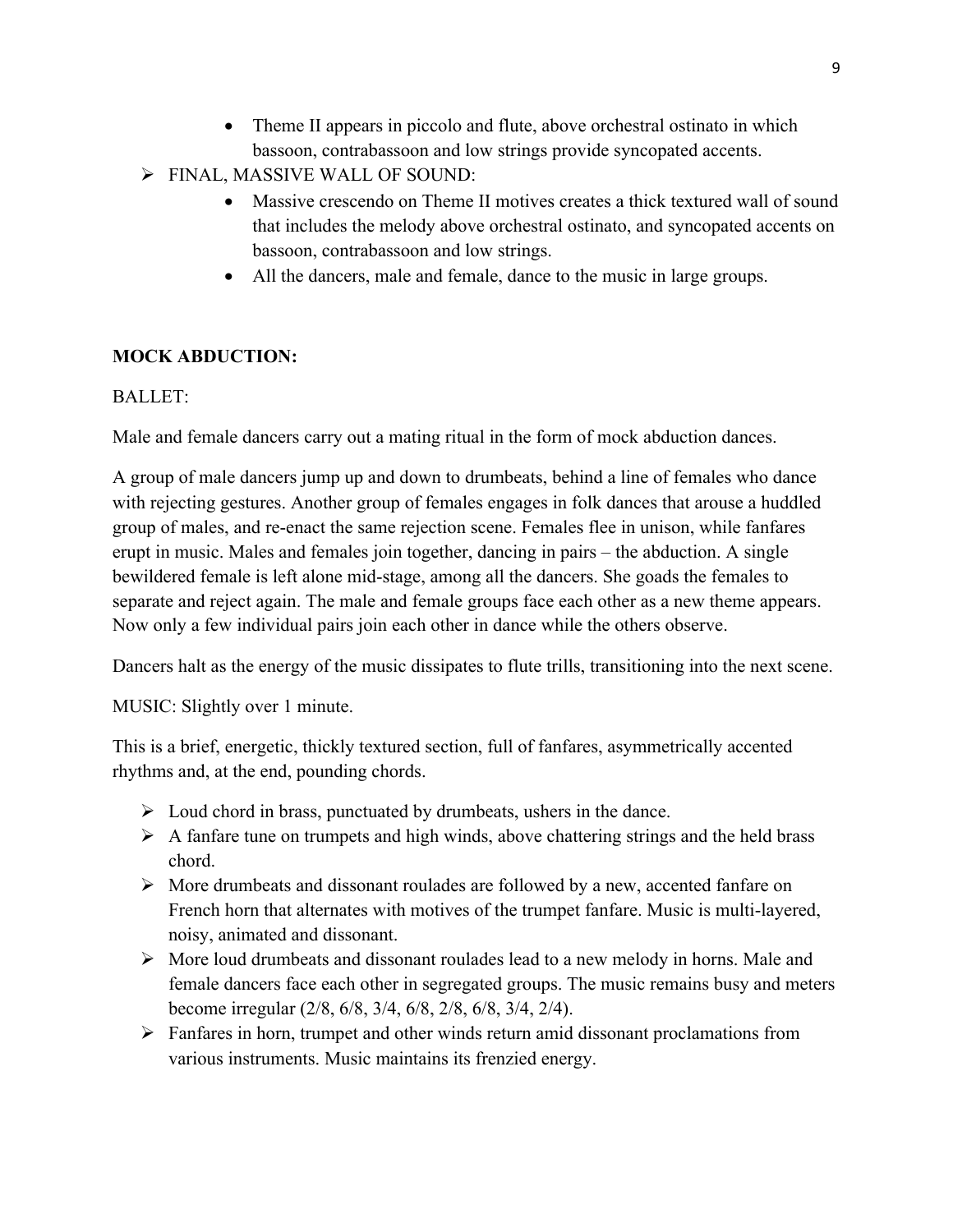- $\triangleright$  A series of powerful, irregularly accented chords cuts through the ostinato-like version of the trumpet fanfare, now in strings. "*These brutal chords hold the fanfare…in a vice like grip.*" (Hill)
- Ø Music abruptly calms, "*the furious energy….(now) concentrated in flute trills,*" (Hill), as it transitions to the next movement.

#### **SPRING ROUNDS:**

#### BALLET:

Begins with slow, stately folk dances (khorovod) performed by male and female ensembles, with frequent bending motions, arms sweeping the floor or hands slapping the floor, a reference to the tribe's oneness with the earth. Later, in a loud, dissonant section, the dancers repeatedly gesture up, faces and arms upturned in reverence to Yarilo, their sun God. In the fast, dissonant section of music, they perform fast, foot stomping dances, reminiscent of the Dance of the Adolescents. The slow opening music returns, and so do the dances that started the movement.

MUSIC: Approximately 3.5 minutes; sectional  $A - B - A$ .

 $A^{\cdot}$ 

- $\triangleright$  This is the first slow movement in the work.
- $\triangleright$  Eb & bass clarinets deliver a tranquil tune with a flute trill in pedal accompaniment.
- $\triangleright$  The rhythm of the tune is smooth despite changing meters in each measure, the melody full of grace notes (typical of Stravinsky's composition), the harmony, an ancient pitch collection (Aeolian mode) that gives the music a primitive sound.

B:

- $\triangleright$  A somber four-note ground bass begins what sounds like a slow processional.
- $\triangleright$  A brief melody in oboe and bassoon alternates with the ground bass.
- $\triangleright$  The ground bass is taken up and extended by horns and strings, now as a more developed main melody. This is the same tune as Theme III from The Dance of the Adolescents.
- $\triangleright$  Music remains slow and ponderous as the oboe/bassoon melody returns and alternates with the ground bass.
- $\triangleright$  The smooth rhythm and soothing melodies lull the listener into a peaceful state for the first time since the music began, making the coming "ambush" all the more jolting.
- Ø "*Anchored to a ground bass, the big tune drifts as though sleep-walking…Stillness is again the prelude to another ambush.*" (Hill)
- $\triangleright$  Suddenly and unexpectedly a tam-tam crash ushers in a fortissimo version of the main melody, its mood uneasy. The dancers gesture up, to Yarilo.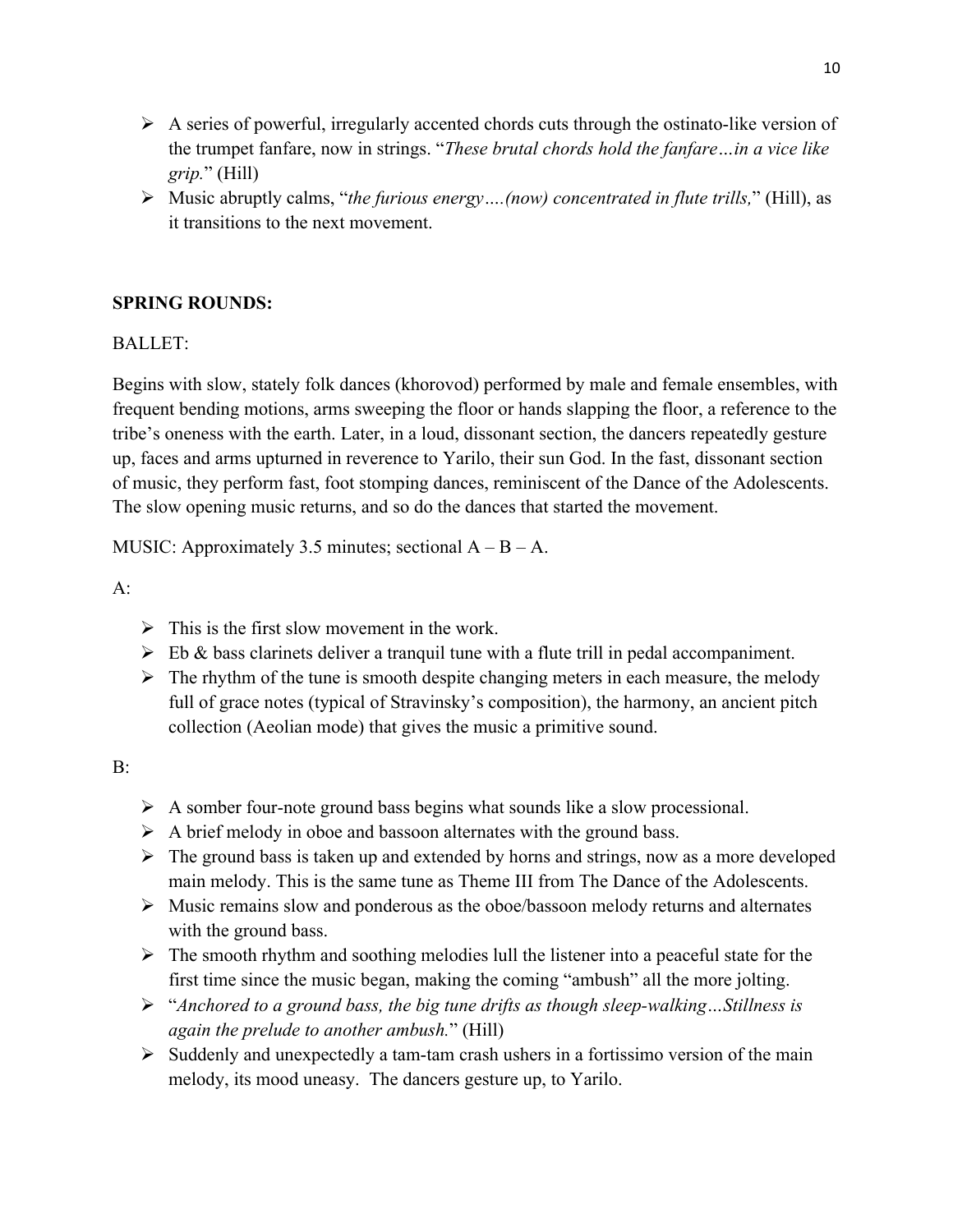- $\triangleright$  Tune breaks down into its elemental chords, getting louder and more dissonant as though the calm processional has derailed, in a "*grotesque bray reinforced by trumpets and trombones*." (Hill) It slows down and halts in a loud, leading gesture.
- $\triangleright$  Suddenly new, more energetic music erupts, made of brief rising-falling figurations in strings and various woodwinds. The rhythm is asymmetrically metered.
- $\triangleright$  The new music abruptly sucks the listener back into the novel Stravinskian world of The Rite. It feels like we're in a new movement. The dancers engage in fast folk dances.
- $\triangleright$  This new music ends brusquely. A calm, birdcall-like trill emerges in high woodwinds.

# A: DA CAPO

- $\triangleright$  The quiet, Aeolian mode tune returns in Eb clarinet and alto flute, over a pedal trill in flute and clarinets, surprising the listener with a realization that we're still in the Spring Rounds movement.
- $\triangleright$  The tune is a brief reprise. In yet another jolting transition, after a single statement of the melody, the music moves on to the next section.

NOTE: I can imagine rioting audience members at the Théâtre des Champs-Elysées momentarily placated by the more "conventional" sound of the Spring Rounds until Stravinsky, as if rudely joking, alters the music into a "*ghastly caricature*" (Hill) and then, in a final punch line, delivers a teasing, tiny bit of the earlier sound. Onward with the riot!

# **GAMES OF RIVAL CLANS:**

# BALLET:

The two tribes engage in dances of mock rivalry, the men mimicking wrestling and hand combat. Later, they all join together in folk dances as a group. Everyone pauses as the procession of the Wise Elder begins.

MUSIC: Slightly less than 2 minutes. Music based on another ancient pitch collection: Dorian Scale. In two sections that alternate, A & B.

 $A$ :

- $\triangleright$  Opens with brief trombone and tuba motives and loud percussion beats.
- $\triangleright$  Brief horn fanfares alternate with loud, dissonant, clownish versions of the same fanfare.

 $B^{\dagger}$ 

- $\triangleright$  A new, unaccompanied tune appears in oboes and clarinets, echoed by flute.
- $\triangleright$  Answered clownishly by the "A" tune.
- $\triangleright$  The new "B" tune is repeated in trumpets, then strings and clarinets.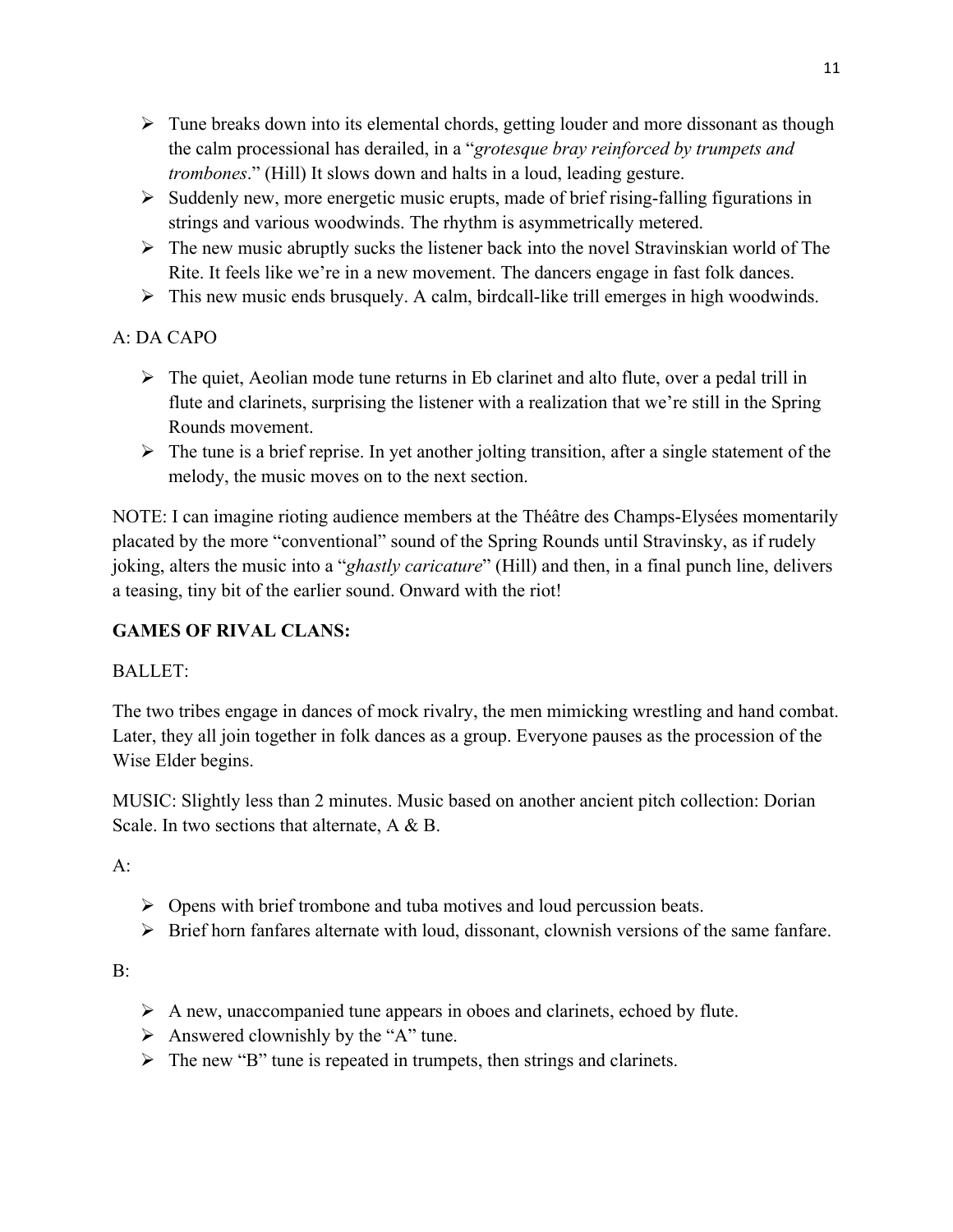- $\triangleright$  Music assumes a march-like character, still animated.
- $\triangleright$  The "A" tune returns in melodic fragments, in horns. Unison, dissonant proclamations in woodwinds break up each statement.
- $\triangleright$  The texture is thicker, with clarinets and strings maintaining steady ostinati, each of their own. This is another example of progressive pile-up of music, typical of Stravinsky.
- $\triangleright$  Crescendo on the "A" tune with loud unison tremolos in flutter-tonguing high woodwinds. Music reaches its loudest, most energetic level, with the thickest texture, the various ostinati still beating in clarinets and strings.

 $B'$ :

- $\triangleright$  The "B" tune begins loud in strings and clarinets.
- $\triangleright$  Simultaneous with this, a brand new, march-like melody arises in the depths of the orchestra. The tune is on tuba accompanied by a slow, steady beat on bass drum.
- $\triangleright$  This new tune represents the procession of the Wise Elder who has yet to arrive on stage. The tune is buried under the loud, animated main theme representing the ongoing games of the tribes.
- Ø The "B" tune is abruptly cut off by a dissonant gesture in high woodwinds. "*B scatters in confusion.*" (Hill)
- $\triangleright$  Now the Wise Elder theme is naked and exposed, and louder. The dancers stop in anticipation of the coming procession.

#### **PROCESSION OF THE WISE ELDER:**

#### BALLET:

The Wise Elder (aka The Sage, The Wisest  $\&$  Oldest) is a very old man with long white hair and a waist long white beard dressed in a ceremonial white gown. He is gaunt and frail. He marches into the middle of the dancing tribe – now stone-still in deference – lurching and limping, supported by several tribal men. As the music rises to a frenzy, he stands in the midst of the men, while a group of men perform a reverent circle-dance around him, and others, all men, stand in one place and writhe in epileptic gestures.

MUSIC: Less than 1 minute.

 $\triangleright$  Stravinsky layers four different ostinati (in bassoons, horns and strings) each with their own melody and rhythmic pattern beneath the marching tuba (The Wise Elder) and its bass drum accompaniment (3 beats apart in 4/4 meter – thus a cross-rhyhtm), as well as a descant (fixed melody, often encountered in Medieval music) on high horns with its own steady melody.

 $A$ :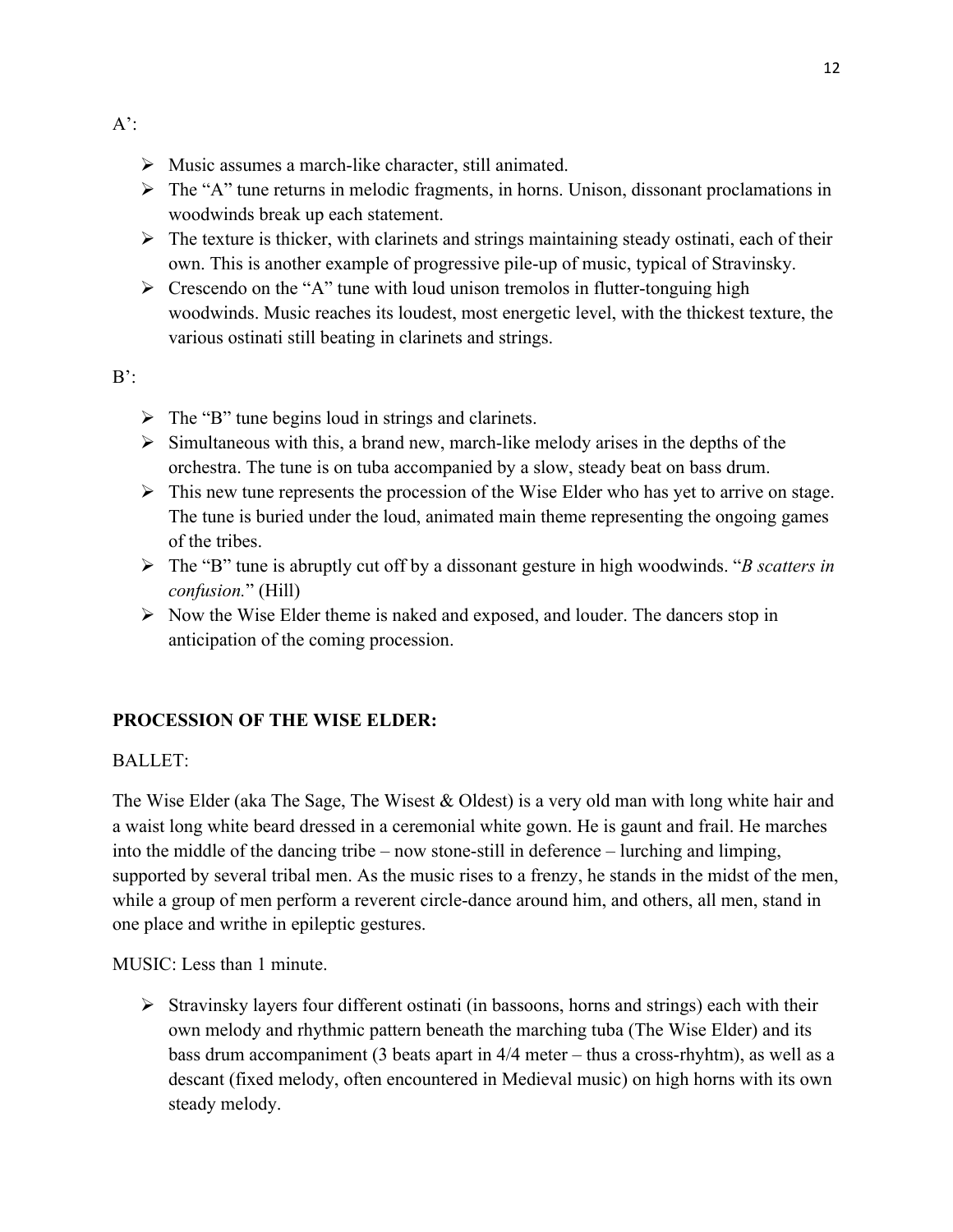- $\triangleright$  This music sounds simple and yet it is complex polymetric and polymelodic.
- $\triangleright$  It sounds old and yet it is modern.
- $\triangleright$  In the second half of the march a tutti eruption creates a terrific wall of sound.
- Ø "*The competing rhythms slot into place, as each motif spins through regular cycles of fours, eights and sixteens (the march itself).*" (Hill)
- $\triangleright$  The massive climax comes to an abrupt halt as the Wise Elder bends down for a ritual kiss of the earth.

# **THE KISS OF THE EARTH (THE OLDEST AND WISEST ONE):**

## BALLET:

The Wise Elder bends down to the ground, aided by his escort, and kisses the earth. He then rises and looks up to the sky, raising his arm toward Yarilo.

MUSIC: Approximately 40 seconds. Four bars.

- Ø "*Between the disciplined fury of Procession of The Sage and the whirling vortices of Dance of The Earth comes the solemn moment when the Wise Elder kisses the earth.*" (Hill)
- $\triangleright$  This is the most silent section of The Rite, its silence highly dramatic in and of itself.
- $\triangleright$  First three measures: Muted basses, tympani and contrabassoon beat a two note rhythm while bassoons maintain a quiet pedal. The Wise Elder kisses the earth.
- Ø Last measure: "*a glassy chord (string harmonics).*" (Hill) The Wise Elder raises his arms imploringly, toward the sun.

# **DANCE OF THE EARTH:**

# BALLET:

With the Wise Elder stationary in their midst, the tribe erupts into a wild dance, each individual performing their own moves, feet stomping, arms flailing, bodies thrown to the ground. At the midpoint of the dance, when the music begins a steady crescendo with the horns and violas playing triplets, the tribe engages a circle dance around the Wise Elder. As the crescendo reaches its massive climax they close in on him, forming a tight circle. At the abrupt finale they all raise their arms up.

NOTE: This finale presages the end of The Rite, also abrupt, where a group of Elders close in on the dead body of the sacrificed maiden and lift her in the air.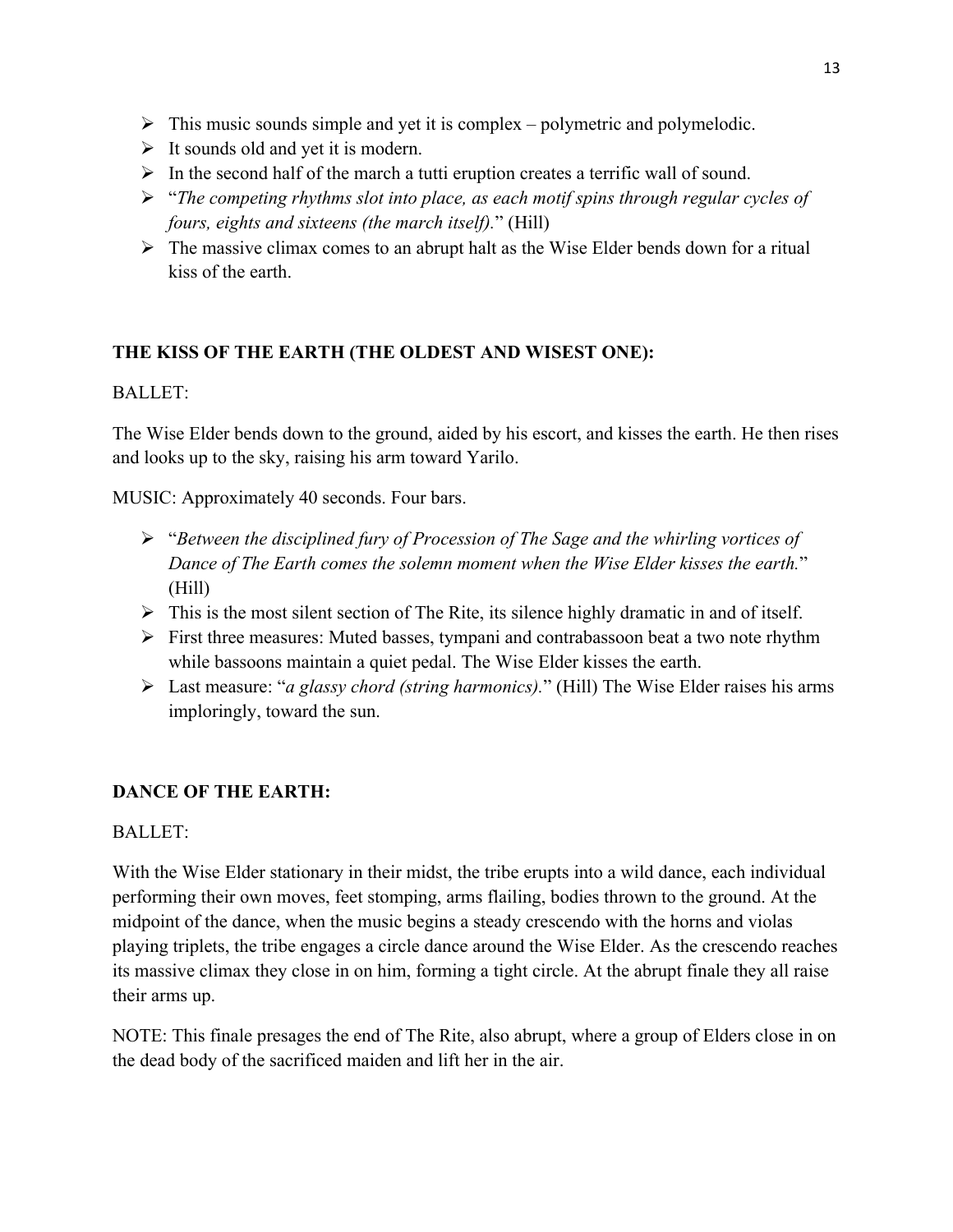MUSIC: Slightly over 1 minute. In two sections.

#### SECTION 1:

- $\triangleright$  The solemn silence of the Kiss is shattered by a bass drum roll and lighting-like chords in brass and winds, striking in asymmetrically accented rhythms highlighted by tam-tam crashes.
- $\triangleright$  The tympani and bass drum maintain continuous rolls each with its own rhythm. Strings maintain a bass ostinato.
- $\triangleright$  The music is loud, dissonant and wild, conveying a sense of ferocious savagery.

#### SECTION 2:

- Ø In a measure marked *piano subito* (suddenly soft), the striking chords abruptly end.
- $\triangleright$  The texture of the music simplifies to asymmetrically accented triplets in horns and violas, with tympani and bass drum beating on, and an ostinato in cellos.
- $\triangleright$  The music is about to mount another pile up in a massive crescendo.
- Ø More lines of music enter in different instruments, with varying meters. This "*is the first foretaste of the great metrical storms of Part II*." (Hill)
- $\triangleright$  The music rises to a colossal climax with numerous fanfares in brass. As the dancers close in on the Wise Elder, his march theme appears within the thick texture while the music is sliced by loud, asymmetric chords.
- Ø Music abruptly stops, with no warning. "*A blunt, brutal amputation.*" (Hill)

# **PART II: THE SACRIFICE**

This part has a narrative running through the five dances that comprise it. It takes place at nighttime, beginning with a dance of young maidens who select a victim to be sacrificed, the Chosen One, and pay ritualistic homage to her in a Glorification dance. This is followed by a summoning of the elders who perform a ritual circle-dance around the victim. The Chosen One then dances herself to death in front of the elders in a final Sacrificial Dance.

#### **INTRODUCTION:**

#### BALLET:

The day has turned into night and the lively celebrations of the tribe convert to a solemn, mysterious, ominous occasion. A comparatively lengthy instrumental introduction (slightly over 4 minutes), a nocturne, sets up the mood for the dances to come.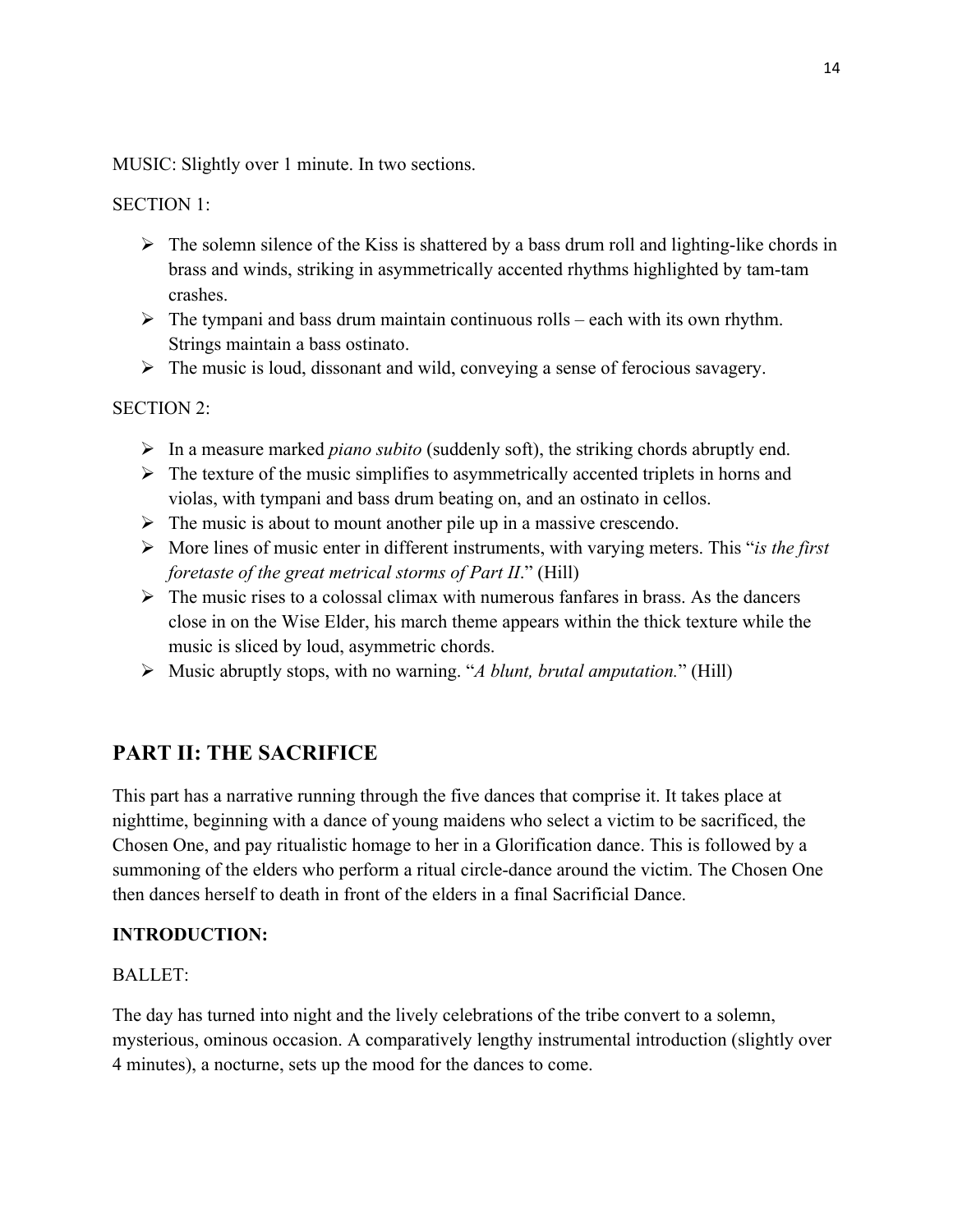#### MUSIC:

#### SECTION 1: OSTINATO – EMERGENCE OF MAIN THEME

- $\triangleright$  Begins quietly (ppp) with a two-note ostinato in flutes and clarinets and pedal accompaniment in horns. Music sounds mysterious.
- $\triangleright$  Amid rises and falls in ostinato based music a new theme emerges, at first just three notes, later more developed. This will blossom into a fuller melody and become the main theme of the next movement, Mystic Circles.
- $\triangleright$  The full theme, easily audible and fully outlined in two phrases, stated in alto flute with violin solo in harmonics, the latter giving the music an eerie, mysterious sound.
- $\triangleright$  NOTE: As in the Introduction to Part I, Stravinsky employs exotic instruments or common instruments playing outside their familiar range, to create an otherworldly sound.
- $\triangleright$  Theme, first phrase only, stated by a small viola ensemble. Texture is thin, accompaniment scant. Therefore theme is easily audible.
- $\triangleright$  Pause.

#### SECTION 2: THE "PUSH MOTIVE"

- $\triangleright$  A brief, two note motive quietly repeated in trumpets. It is derived from the ostinato.
- $\triangleright$  This is a kernel of the "push motive" (Hill) that will be the main idea of this section and a prominent feature of Mystic Circles. It will reappear in subsequent sections as well.
- $\triangleright$  It receives a single, quiet, short-long response from five cellos.
- $\triangleright$  A quiet, chorale-like melody based on the main theme in horns.
- $\triangleright$  A quiet trumpet duet: the push motive and a countermelody. Texture is bare; just those two lines of music.
- $\triangleright$  Strings give a brief response, a short-short-long repeated-note motive. Music remains bare and quiet.
- Ø Trumpets repeat their duet featuring the push motive. The music is quiet and static. "*The stillness and remoteness make the duet an exercise in suspense.*" (Hill)
- $\triangleright$  Rising arpeggios erupt in Eb clarinet and violin harmonics. They sound like birdcalls. They alternate with the push motive, now on horn and clarinets. Texture thickens, with a pedal in higher harmonics in flutes and basses, and figurations in other strings.

#### TRANSITION - SUMMARY

- $\triangleright$  A transitional passage summarizes the two main musical ideas of the introduction.
- $\triangleright$  Main theme from Section 1 in horns with an eerie flute pedal.
- $\triangleright$  Curtain opens, revealing a group of young girls in a tight circle. Four push motives. Music smoothly transitions – without any break – into the main theme, now of Mystic **Circles**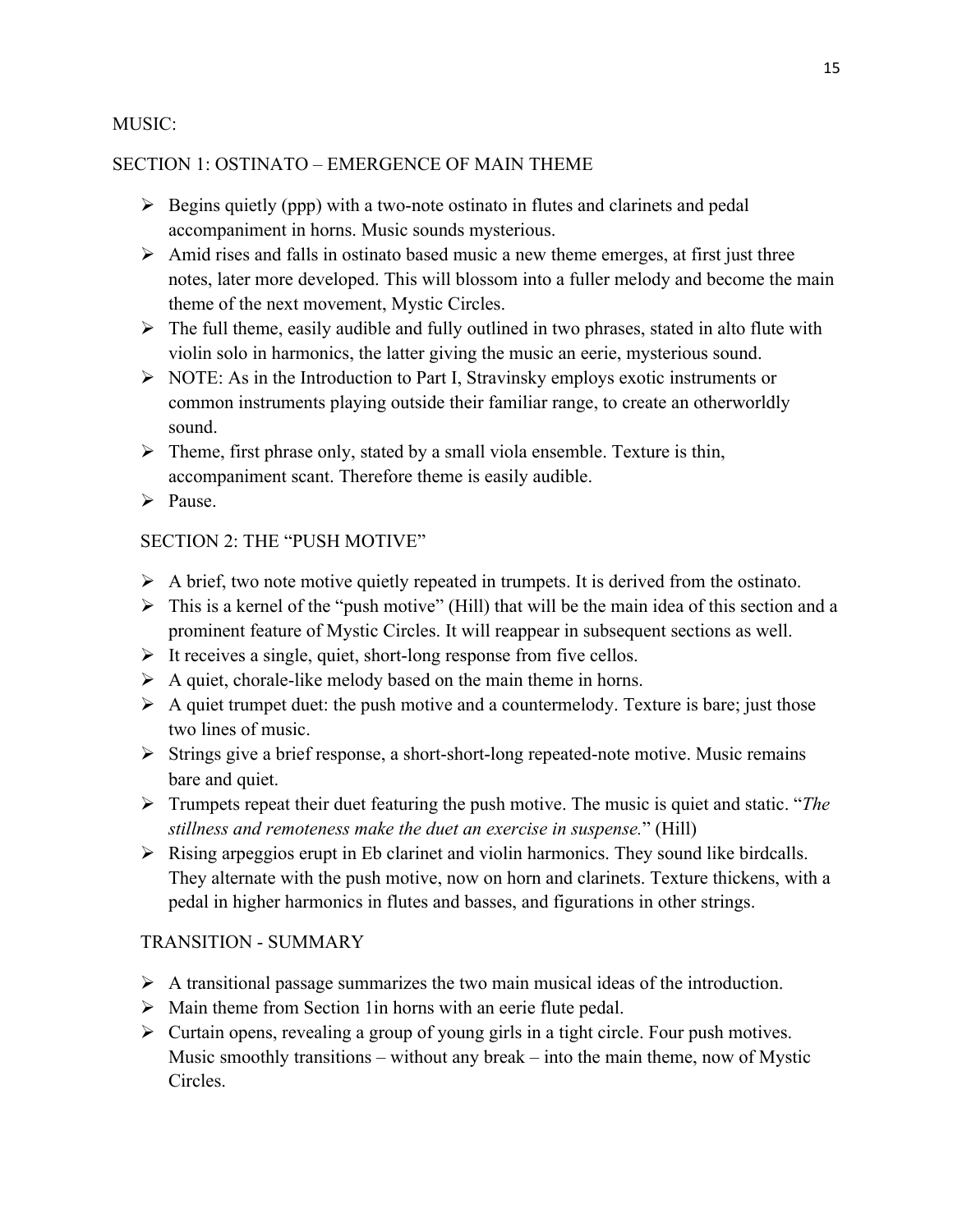#### **MYSTIC CIRCLES OF THE YOUNG GIRLS:**

#### BALLET:

Young maidens perform a nighttime ritual dance within a round light beam in an otherwise darkened stage. They select a Chosen One from their midst to be sacrificed.

MUSIC: Slightly over 3 minutes.

- Ø Theme in small viola ensemble, with an "*oddly metronomic counterpoint in the cellos*" (Hill), as dancers perform a khorovod, going around in a tight circle.
- $\triangleright$  An abrupt chord in brass cuts of the theme; followed by a shivering tremolo in clarinet. Circle dance ends.
- Ø Violins play an eerie tune *flautando*, a flute-like sound effect created by bowing near the fingerboard. Atop this, a new-sounding melody appears, *cantabile*, in alto flute. This is actually a variation of the main theme. Dancers perform individual moves in pairs.
- $\triangleright$  The new variation is repeated in various instrument groups, with continued, eerie *flautando* string accompaniment. "*Somnambulistic repetitions of the melody*." (Hill)
- $\triangleright$  Pause.
- $\triangleright$  Quiet metronome-like ticking in violas and cellos ushers in a new sound. Atop this, flutes play yet another variant of the push motive. Dancers repeatedly move in and out of the circle to the rhythm of the music.
- $\triangleright$  Texture thickens as English horn, French horns and trumpets join in on the push-motive. Music remains quiet and anticipatory.
- $\triangleright$  The main theme returns in horns with an accompaniment also in horns. The rest of the orchestra is silent. The effect is that of an odd horn fanfare.
- Ø Dancers return to their earlier circle dance, but now "*In a deadly game of pass-theparcel; if the music stops on you, you are it, the Chosen One.*" (Hill)
- $\triangleright$  Main theme repeated.
- $\triangleright$  Music cut off by a high-pitched two-note idea in stopped horns. A dancer falls.
- $\triangleright$  Pause. The dancer quickly gets up and returns to the circle.
- $\triangleright$  Main theme resumes quietly, but now texture is thicker, with a creepy accompaniment in woodwinds and string ensembles. Circle dance resumes.
- $\triangleright$  Again, high pitched, two-note idea this time in trumpets. Dancer falls again.
- $\triangleright$  Pause. As fallen dancer gets up she is pushed into the center of the circle. This is the decisive moment: the sacrificial maiden has been chosen.
- $\triangleright$  A surprising, abrupt, crescendo-accelerando passage on the two-note horn idea dissipates into a shriek-like dissonance in flutter-tonguing winds, a gesture that Stravinsky later called an "*orchestral hemorrhage*." (Hill)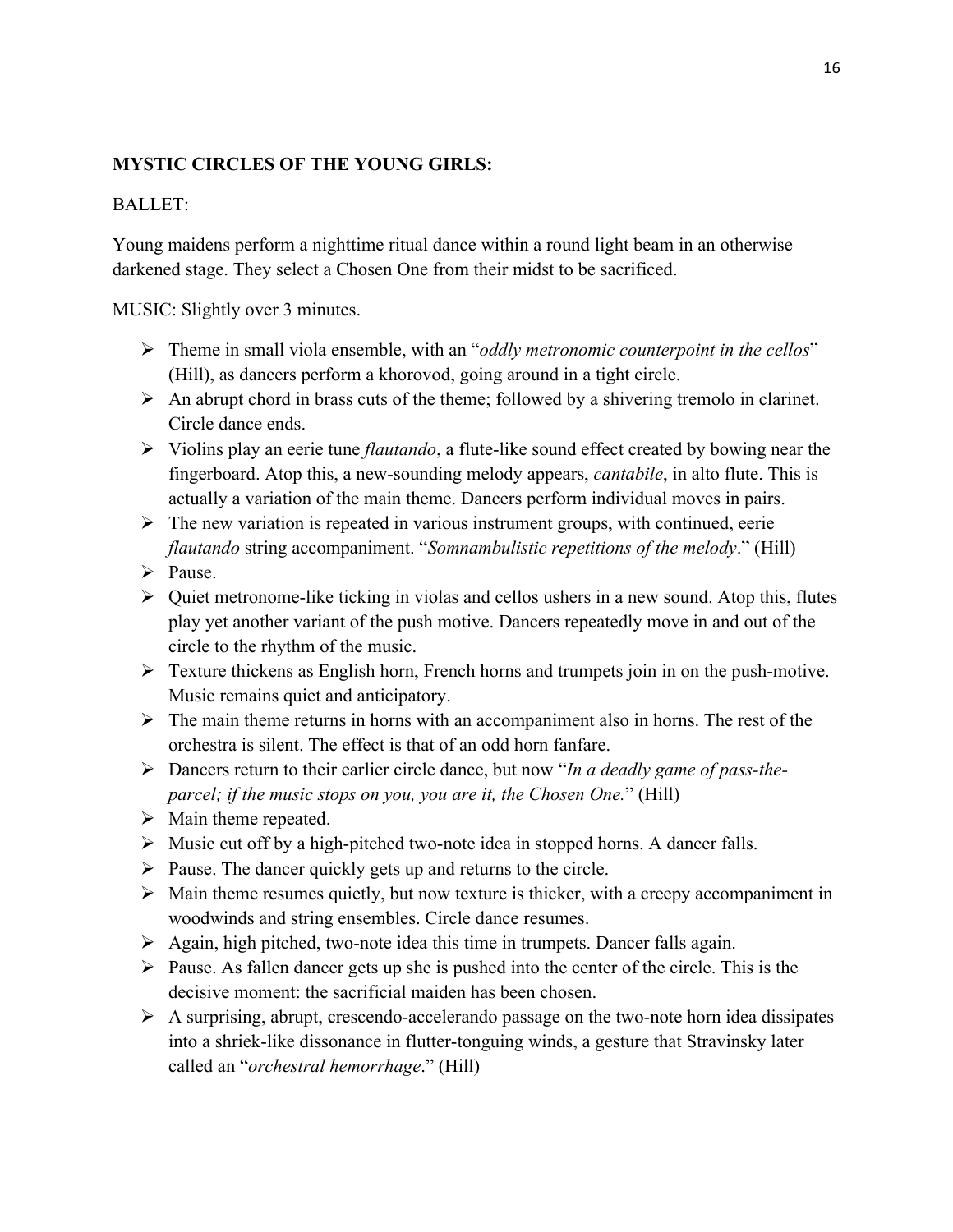- $\triangleright$  The Chosen One attempts to escape the tight circle of maidens but is repeatedly pushed back to the center by her fellow maidens.
- $\triangleright$  Brutal, terrifying beats on tympani, bass drum and strings shatter the silence and solemnity of the nocturne as music prepares for the next scene, Glorification. The Chosen One freezes as her circle of maidens begins the Glorification dance.

## NOTES:

- $\triangleright$  The Introduction and Mystic Circles are a continuum. Lasting around 8 minutes an eternity in the world of The Rite – they lull the listener into a slow, solemn, mysterious nocturnal world, making the next movement all the more ferocious and shocking.
- $\triangleright$  In Mystic Circles, Stravinsky uses the orchestra as source of numerous chamber ensembles. Unlike most other movements, the texture here is sparse and there are no pileups of music. This contributes to the solitary, nocturnal aura of the scene.
- $\triangleright$  Stravinsky's use of unusual instruments or unusual sounds from usual instruments (harmonics and *flautando* strings, tremolo in clarinet, stopped and muted horns, flutter tonguing winds) continues and contributes to the otherworldly character of the music.

# **GLORIFICATION OF THE CHOSEN ONE:**

## BALLET:

The young maidens perform a wild ritualistic dance around their Chosen One who stays frozen, like a statue, head held up high, in the center of the light circle. At the end they all fall to the ground in deference, like spokes of a wheel, facing the Chosen One at the center.

MUSIC: Approximately 1.5 minutes. In three sections  $A - B - A$ 

- $\triangleright$  A:
- The main idea of this section is a sharply jabbing, rising-falling melody, a vamp (melody that repeats) that recurs at irregular intervals. It is wild and dissonant. The dancers jump up and down in synch with it.
- The vamp alternates with ferocious drumbeats at irregular intervals, in sections sharply demarcated by fierce dissonances in full orchestra and later, by dissonant brass fanfares.
- A subgroup of maidens forms a tight circle around the Chosen One and, during drumbeats, performs a primitive dance around her, jumping during the vamp.
- The music sounds barbaric, with a fast pulse that reflects both the savagery of the maidens and the internal panic of the Chosen One.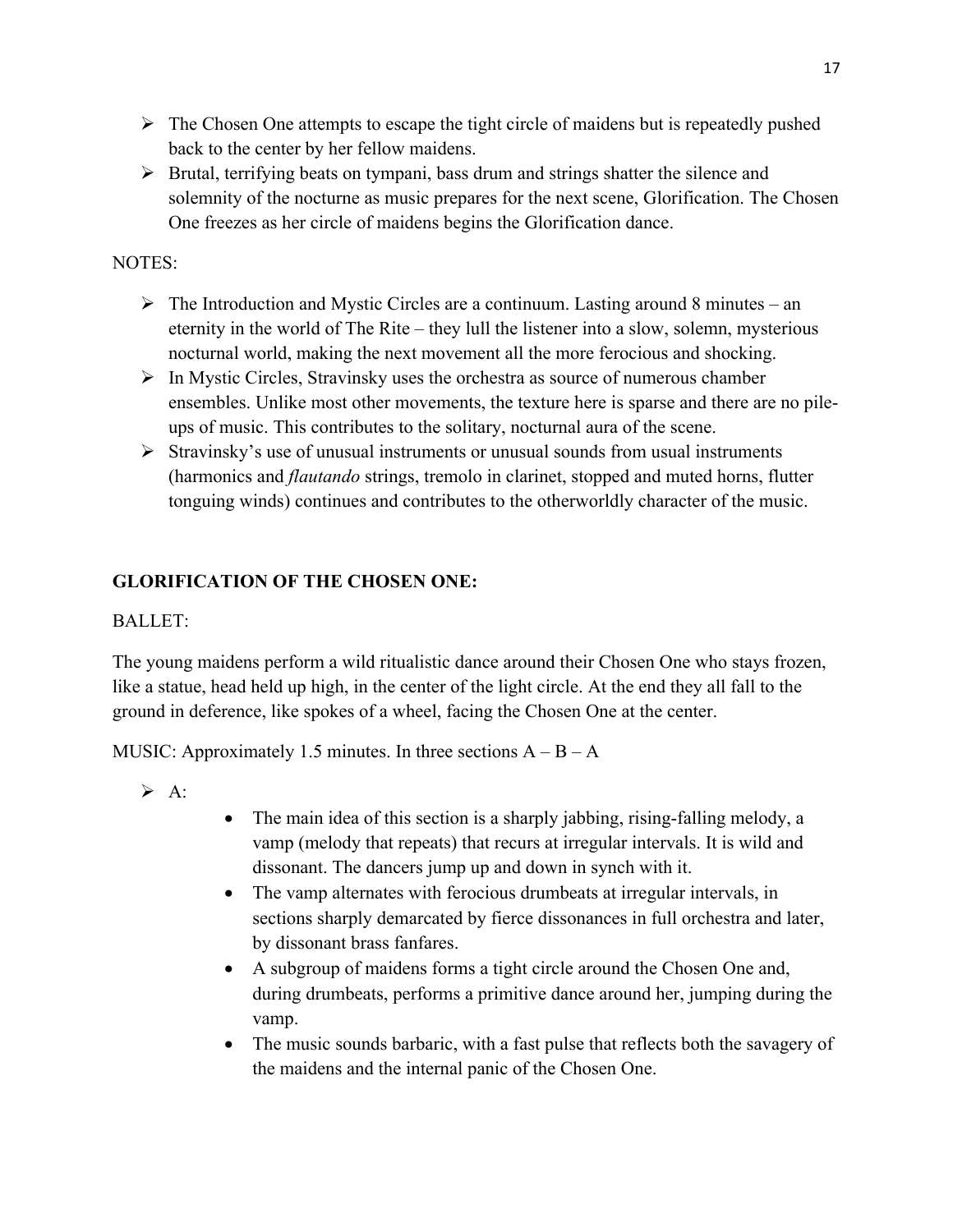• During the brass fanfares the entire group exits the light circle, bowing to the Chosen One still frozen in the center.

#### $\triangleright$  B.

- In the middle section the music quiets into a pure pulse in strings and winds, beating fast, with savage drumbeats at a different interval.
- Dancers return to the light circle and perform another feral circle dance around the Chosen One.
- Music gets louder, sharply sliced by dissonant interjections in woodwinds. The circle dance continues with wider arcing limb gestures.
- In a measure marked *molto allargando* the tempo broadens and the speed of the pulse decelerates. The circle dance slows to a near halt. This marks the end of the middle section.

 $\triangleright$  A:

- The vamp returns and the tempo picks up with a ferocity that equals the beginning of the movement. The vamp alternates, as before, with drumbeats and dissonant spikes in full orchestra. Dancers jump up and down as before.
- It is a brief da capo that comes to an abrupt stop.
- Pause. Dancers fall to the ground in unison, facing the Chosen One in a spokelike formation.

#### NOTE:

This "*ferociously exultant … Amazonian dance,*" (Hill) parallels Part I, Dance of the Adolescents, in that it is shocking, "savage" music after comparatively peaceful introductory material.

#### **EVOCATION OF THE ANCESTORS:**

#### BALLET:

The Chosen One remains frozen in the center of the light circle while her maidens repeatedly fall to the ground amid the fanfares and drumrolls of this brief introduction to the next section. At first they create another spoke-like arrangement when they fall, but facing away from the center. Then they move out of the light circle and perform their falls in comparative darkness. The falls represent ritualistic reverence to the maiden who will be sacrificed. At the end of the scene a group of elders appear behind the light circle, ready for their own ritual to come.

#### MUSIC: Approximately 45 seconds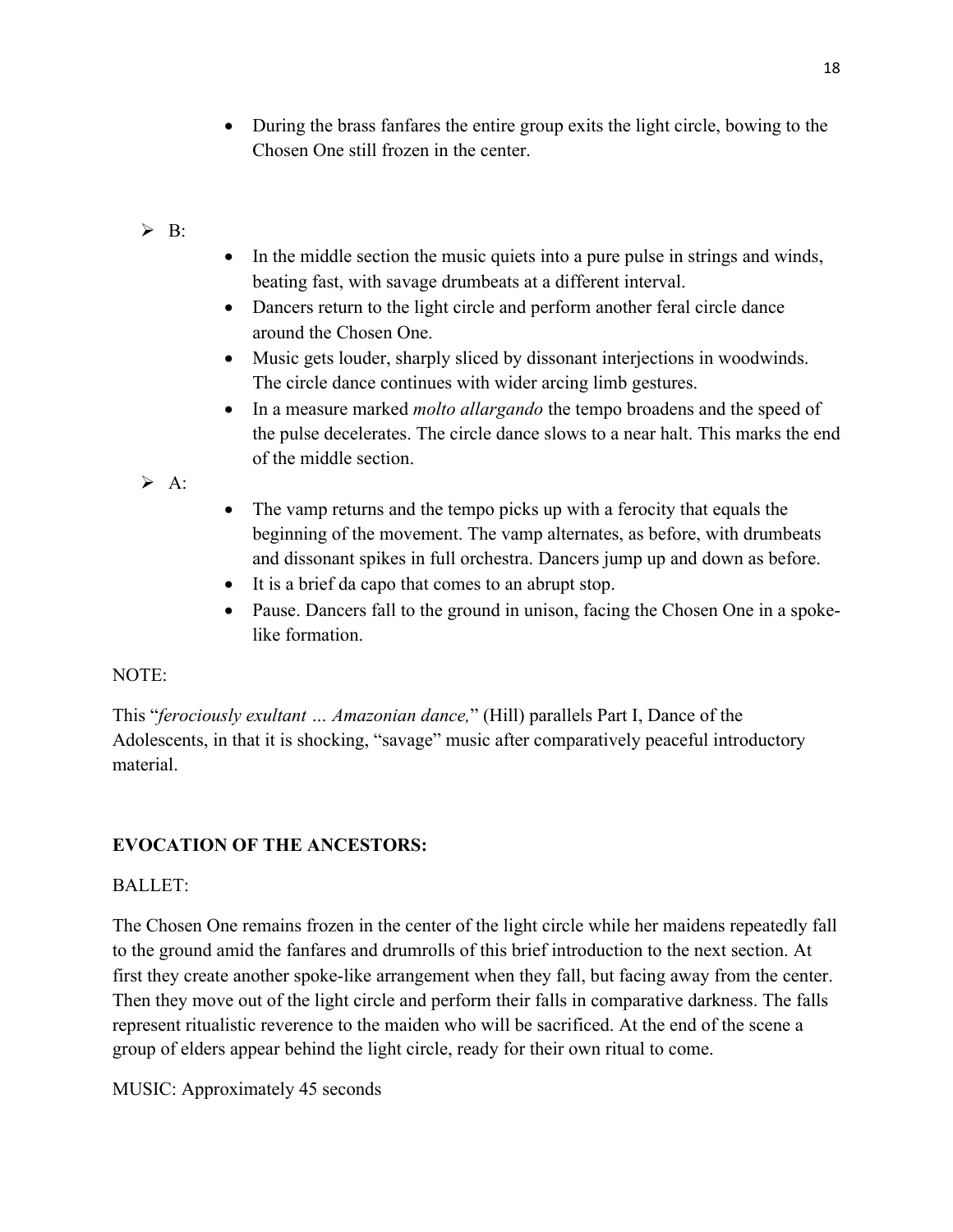- $\triangleright$  In the relative silence after the abrupt conclusion of the fierce Glorification dance, loud drumbeats sound, from which a pedal emerges in bass clarinet and low strings.
- $\triangleright$  This pedal will persist throughout the brief section.
- $\triangleright$  The section features frequent shifts in meter: 3/2 in drumbeats and drumrolls, 2/2-3/4-2/4-2/2-3/4-3/2 in fanfares.
- Ø Drumbeat/ drumroll and fanfare passages alternate throughout, including a striking soft version of the fanfare in the bassoons.
- $\triangleright$  The last measure is a transition to the distinct rhythm of the next movement as the elders start their dance.

# **RITUAL ACTION OF THE ANCESTORS:**

# BALLET:

This is a prelude to the climactic Sacrificial Dance. The tribe's elders perform a ritualistic dance around the Chosen One before witnessing her death dance.

MUSIC: Slightly over 3 minutes. In four mini-sections.

Contrary to the asymmetric accents and metric dislocations of the prior two main sections, this music features a smooth duple rhythm with clock-like regularity. It feels like a pulse, but, in keeping with the stately stature of the elders, the pulse is slow, not frenzied. Stravinsky returns to big pile-ups of music, absent in the prior two main sections.

- $\triangleright$  Section 1: Beat established and music assembled in fragments.
	- Begins with a quiet, slow, regular beat in low horns, percussion and strings.
	- With the maidens seated outside the light circle in two groups and the Chosen One frozen in the center, elders dressed in bear skin and male adolescents begin a slow, shuffling dance mostly outside the light circle.
	- Atop this, the English horn plays a gesture "*rasping chromatically upwards*." (Hill) The last note of this gesture is sustained, with periodic "rasps" that repeat at regular intervals.
	- Alto flute enters, alternating with the English horn in vaguely exotic but similar gesture, reminiscent of "*Rimskian orientalism*" (Hill), also sustaining its notes of arrival.
	- Male dancers divide into three groups all outside the circle, the elders stationary behind the maiden, the others performing a shuffling group dance on each side.
	- A diminuendo brings music to near silence with a faint echo of the flute melody in clarinet, and two measures with barely audible beat that foreshadow the end of the movement.
- $\triangleright$  Section 2: Full melodies.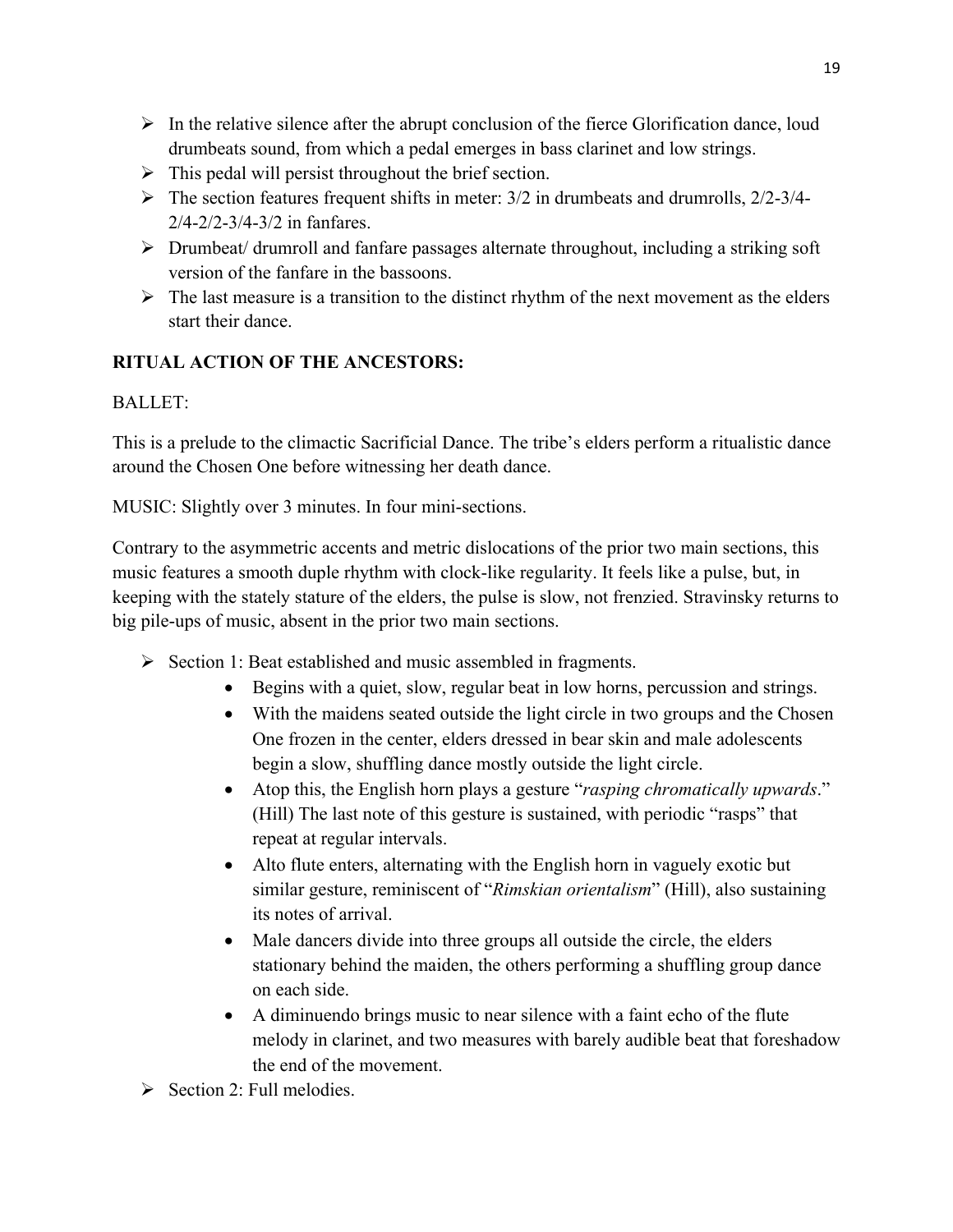- The beat is now an ostinato in bassoon, ticking like a clock, while an ostinatolike melody appears atop in alto flute.
- This alto flute ostinato melody remains a constant in Section 2.
- Texture thickens and a new melody appears in muted trumpet and trombone, in counterpoint with the ongoing alto flute ostinato melody.
- Strings, English horn and French horn provide additional ostinati while the bassoon ticks on. A pile-up is under way.
- The flute ostinato melody is doubled, with a regular flute joining the alto flute an octave higher. Violins provide dissonant coloring, countermelodies and ostinato, while the other ostinati continue.
- Stravinsky is setting up another ambush as the listener is lulled by the steady, slow rhythm and relatively quiet music.
- $\triangleright$  Section 3: Collossal climaxes.
	- Suddenly and unexpectedly a fortissimo climax is "*shatteringly unleashed*." (Hill) in the brass, as multi-layered ostinato continue.
	- Elders wearing bear skin begin dancing and induce the other males to enter the light circle and form a ring around the Chosen One.
	- The main melody is the one presented in Section 2 by muted brass, now unrestrained and unmuted.
	- The climax ends as abruptly as it started, after a single statement of the melody.
	- In an intermezzo before a second, bigger climax, the "ticking-clock" disappears. The music hiccups through "*a sort of grunt followed by a despairing bellow,*" then a "*falling slither*." (Hill)
	- The maidens join the men and perform a round dance in an outer circle.
	- The grunts come at irregular intervals and are followed by other fragments of music, also irregularly accented.
	- NOTE: This section is reminiscent of Spring Rounds in Part I where, for a brief time, the regular rhythm also broke down amid a massive climax.
	- Another colossal climax on the same melody, now more elaborate, longer and thicker in texture, with loud tam-tam crashes. The ticking beat and various ostinati resume.
	- Male and female adolescents perform a clock-wise processional dance at the periphery of the light circle, while the elders dance in a tight inner circle around the Chosen One.
	- This second climax is a massive wall of sound, while the stage is full of crowded activity. The "*high horns (play with) barbaric splendor, matching their role in the Procession of the Sage.*" (Hill)
- $\triangleright$  Section 4: Da capo. Back to the beginning and dissolution of the music.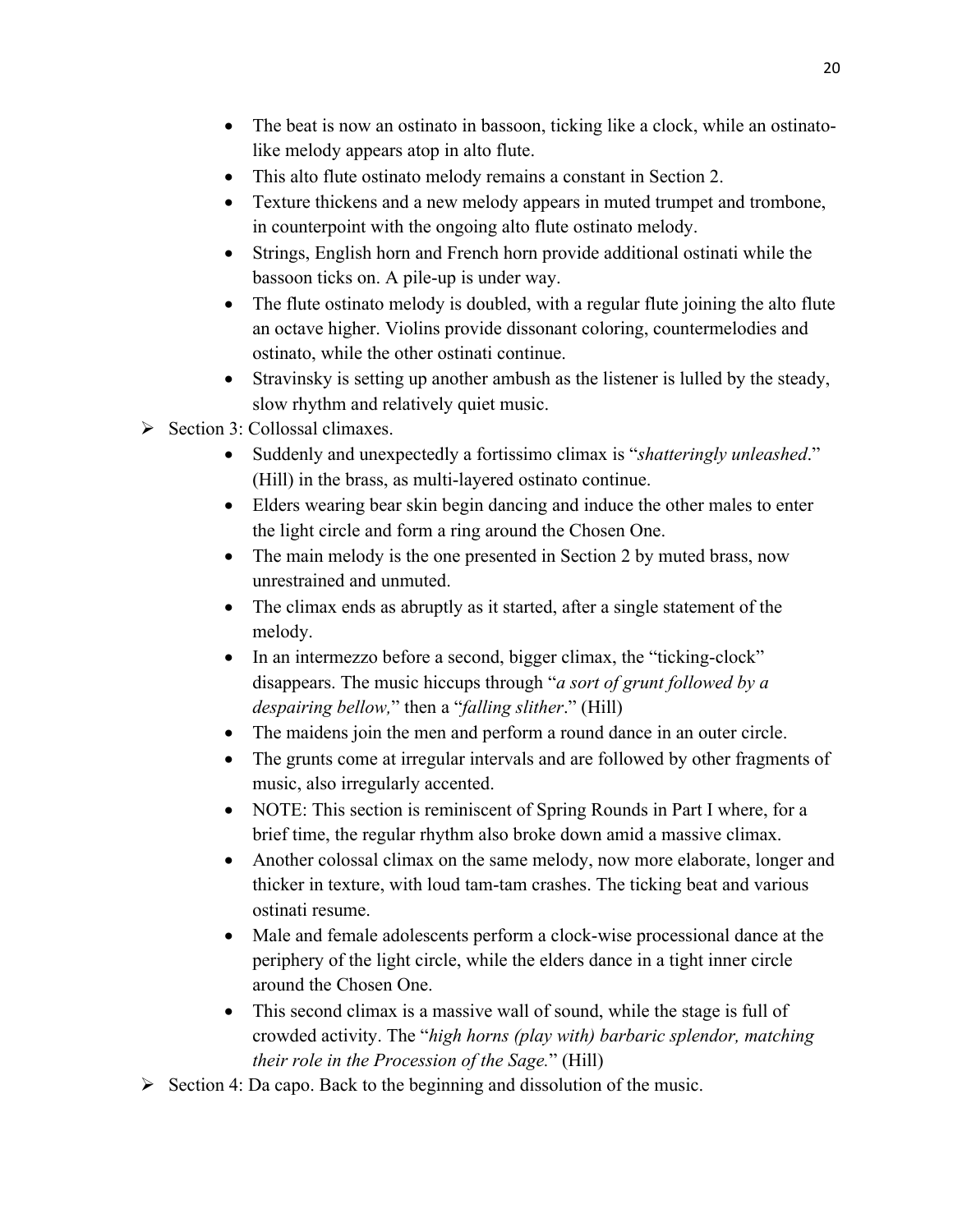- The climax abruptly ends. Music quiets down to just the beat along with the English horn and alto flute melodies from Section 1.
- All the dancers dance outside the light circle in a slow, clock-wise shuffle.
- The alto flute line is taken up by clarinet and extended in "*tentative, fluttering oscillations.*" (Hill)
- Music diminishes in volume and the texture thins, eventually to a bare bass clarinet and barely audible beat.
- The adolescents exit, leaving six bear skin clad elders on stage. They kneel down in a circle, preparing to witness the sacrifice.
- The beat pauses. Bass clarinet attempts another line of its melody but also pauses, as if uncertain of what to do next.
- In an *Oh hell, let's be done with it*, gesture the clarinet plays a comical downward staccato line in a low register, ending the movement.
- This quiet ending is in shocking contrast to the eruption that will follow in the final movement, the Sacrificial Dance.

# **SACRIFICIAL DANCE:**

#### BALLET:

Having spent the last three major sections frozen in the center of the light circle, the Chosen One comes to life and dances herself to death. Her moves are frenzied, often featuring jagged jumps to equally spiky music. In the middle section the adolescents and elders dance in a circle around her, eventually leaving solely the elders, who in the last section, observe as she resumes her agitated dance and becomes more fatigued. When she dies, they swoop in and lift her body over their heads.

MUSIC: About 4.5 minutes. Asymmetric A-B-A structure, second A much longer.

A: Death Dance.

- $\triangleright$  Begins with a single, dissonant chord that disrupts the quiet ending of Ritual Action.
- Ø The Death Dance theme is made of "*rhythmically jagged slashes…a series of syncopations desperately seeking a downbeat*." (Hill)
- $\triangleright$  This theme was so novel that Stravinsky had trouble notating it.
- $\triangleright$  NOTE: As in the Dance of the Adolescents (Part I), rhythm and rhythmic manipulation is the most important element of the Death Dance, as opposed to melody or harmony.
- $\triangleright$  The asymmetric rhythm of the dissonant, spiky music in full orchestra is highlighted with drumbeats, also asymmetric.
- $\triangleright$  The meter alternates repeatedly at irregular intervals (3/16, 2/16, 3/16, 2/8, 3/16x2, 5/16, 2/8, 3/16, 2/8).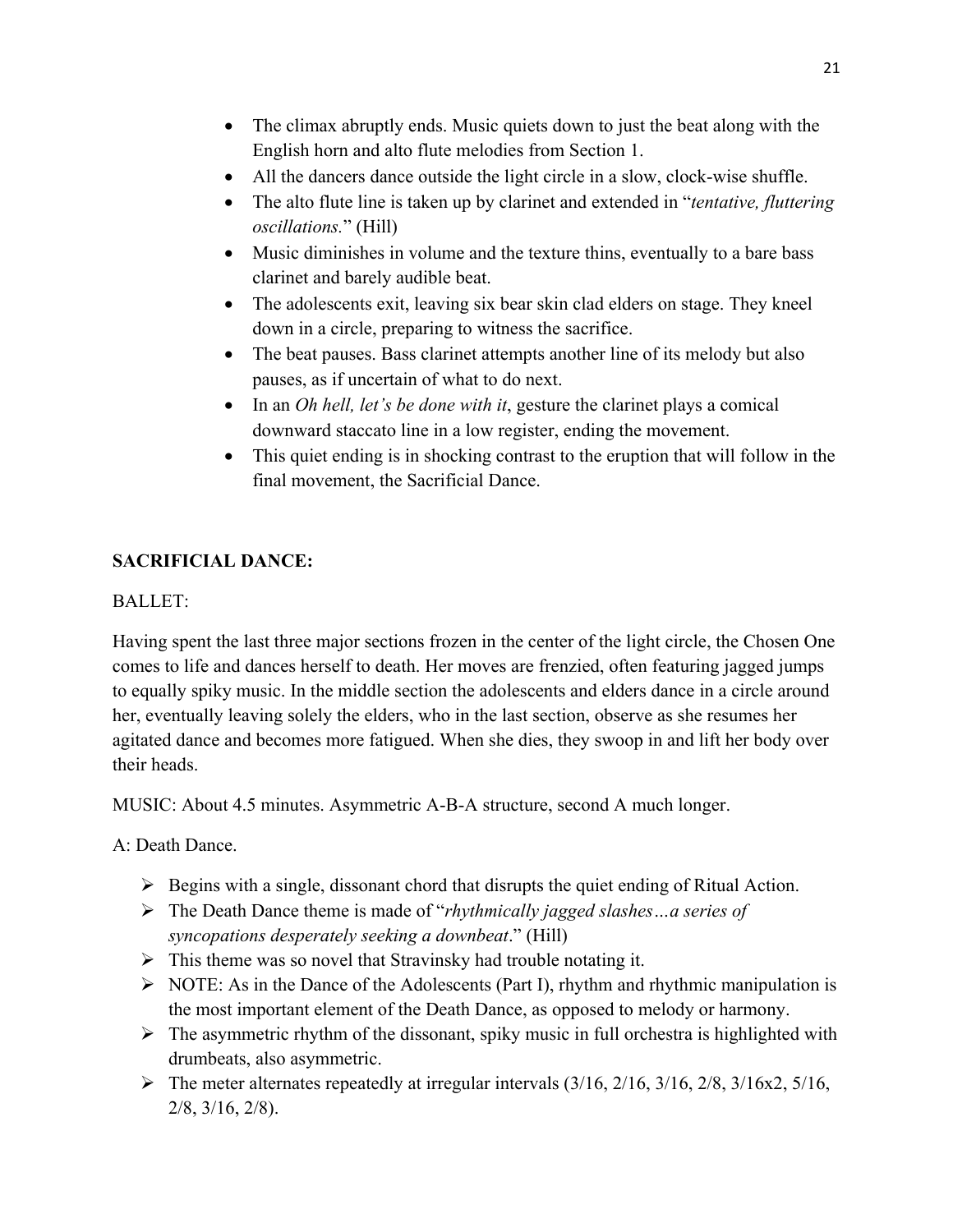- $\triangleright$  The sacrificial maiden dances energetically, repeatedly jumping up and down, her body elongated, quivering.
- $\triangleright$  The music abruptly ends on a syncopated, rising motive, after about 25 seconds. When it returns it will be slightly over 2.5 minutes, nearly 60% of the movement.

## B:

- $\triangleright$  Music suddenly slows and quiets to ominous, staccato beats in bassoon, horn and strings. This will be an ostinato, in alternating 2/8 and 3/8 meters. "*Rhythmic cells…(that) explore every permutation of their pattern.*" (Hill)
- $\triangleright$  Elders, joined by male adolescents, close in on the sacrificial maiden and begin a slow circle dance around her while she remains still, her legs shivering with fear.
- $\triangleright$  Loud, jagged, dissonant trombone and trumpet fanfares appear above the ostinato at irregular intervals.
- $\triangleright$  The ostinato climaxes via a slow crescendo, brass fanfares blaring at unexpected intervals.
- $\triangleright$  During these fanfares and crescendo, the maiden dances in place with various ritualistic moves, while the men circle around her to the beat of the ostinato.
- $\triangleright$  In a mini da capo, the music resumes the quiet staccato ostinato. The adolescents exit, leaving six bear skin clad elders on stage with the maiden.
- $\triangleright$  Volume rises with a loud, buzzing, dissonant line of fast notes in violin. Maiden dances a circle of slow pirouettes within the perimeter of elders who dance in a counter-circle.
- $\triangleright$  Music abruptly stops. So do the dancers.

# $A$ :

Depicting the final sacrificial dance of the Chosen One, this section is the wildest patch of The Rite, filled with barbaric fury and energy. The dance is in three sections, the first two ending with increasing expressions of fatigue from which the maiden recovers, dancing yet more feverishly. After the third, she literally drops dead.

- $\triangleright$  Death Dance:
	- The main theme resumes. Asymmetrically accented, jagged slashes of music, irregularly highlighted with drumbeats, meter constantly changing.
	- The maiden returns to her spiky, jumping dance.
- $\triangleright$  First fatigue episode:
	- Loud brass proclamations and fanfares over wild drumbeats.
	- Maiden falters, repeatedly falls and punches the ground with her fists. During repeated fanfares she massages a cramped leg.
	- Horns establish a new idea derived from the push motive of the Introduction.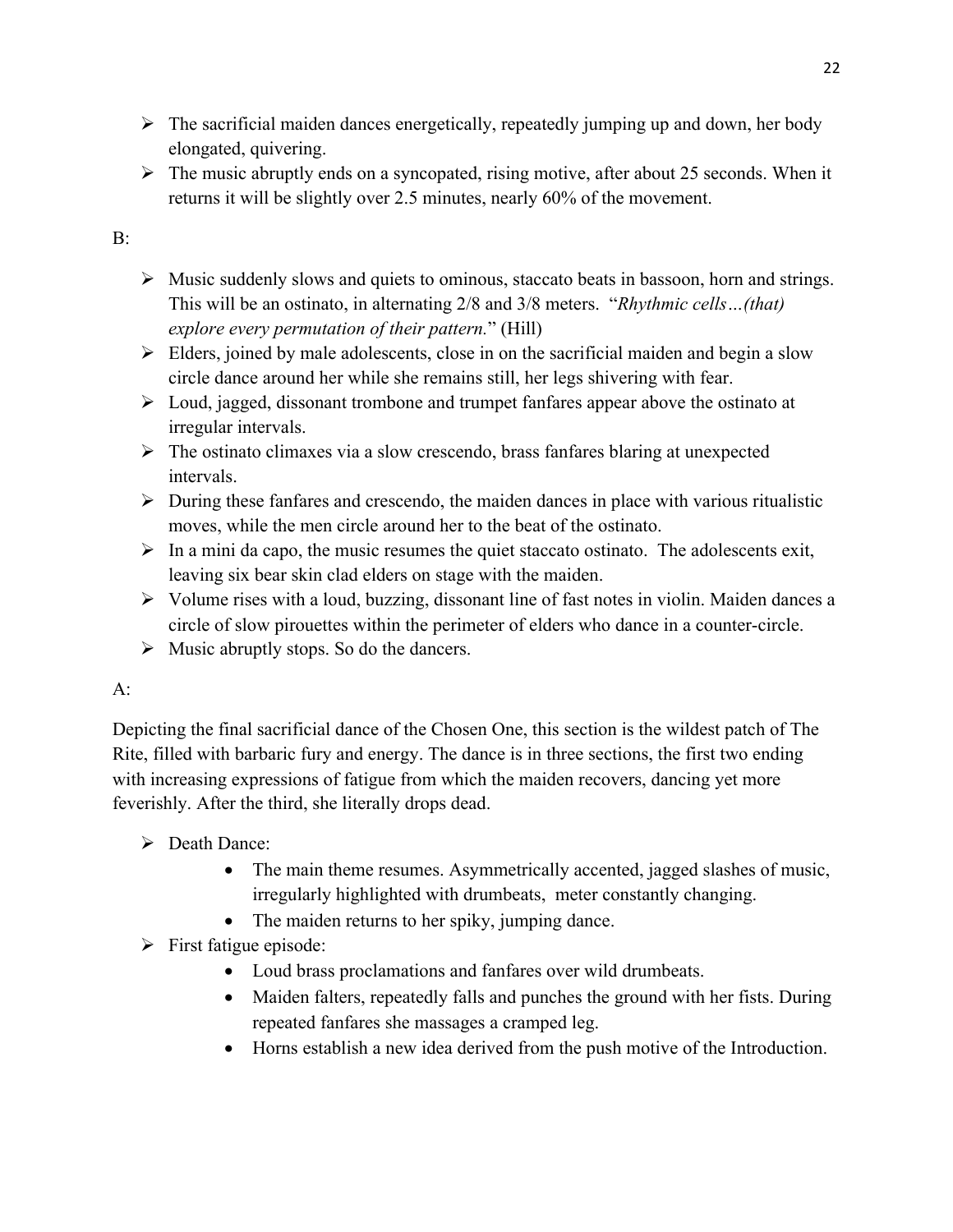- Two groups of male adolescents, flanking the circle in the dark, behind the circle of elders, dance to this music along with the maiden. She tries to recover her energy.
- Brief pause. Dancers stop.
- $\triangleright$  Death Dance:
	- Jagged music resumes. The maiden, having regained energy, recommences her jumping.
	- It doesn't last long.
- $\triangleright$  Second fatigue episode:
	- A massive wall of dissonant sound, with prominent trumpets and drumbeats. Fast and agitated.
	- The maiden dances in one place, her body rising and falling, fast and contorted, loose like a rag-doll.
	- She then goes around in circles, close to the kneeling elders, unsteady on her feet, her body clumsily rotating. She looks about to die.
	- The wall of sound suddenly stops. The maiden regains her poise at center.
- $\triangleright$  Death Dance:
	- The dance of death resumes, but with a quieter fury, devoid of horn/trumpet calls, in its now familiar, asymmetric rhythm.
	- This happens over an ostinato on the pitches of A and C by the low bass instruments, soon joined by tympani.
	- The maiden, having miraculously recovered from her faltering dance, returns to her jumps with surprising agility.
	- Soon however, she falters again as the music loses its energy, the irregular beats slower, softer. She again briefly becomes a rag doll.
	- A new set of irregular horn calls, faster and louder, inject energy into her, causing her to rush the edge of the circle and resume her high jumps.
- $\triangleright$  Death:
	- Just when it seems like the maiden can maintain her energetic dance forever, the music suddenly fizzles into rising chromatic scales in the flutes. It is if someone blew out a candle.
	- At the flute ascent the maiden stops, her arms and head uplifted to the sky.
	- Pause. She falls to the ground, dead. Her arms and legs rise slightly while a wavy upward gesture in piccolo, flute and strings announces her soul rising out of her body.
	- Elders swoop in close to the dead body.
	- A quick, shrill, upward flourish in piccolo, flute and strings is followed immediately by an abrupt, loud, extremely dissonant chord with savage drumbeat, as the elders lift the dead maiden above their shoulders.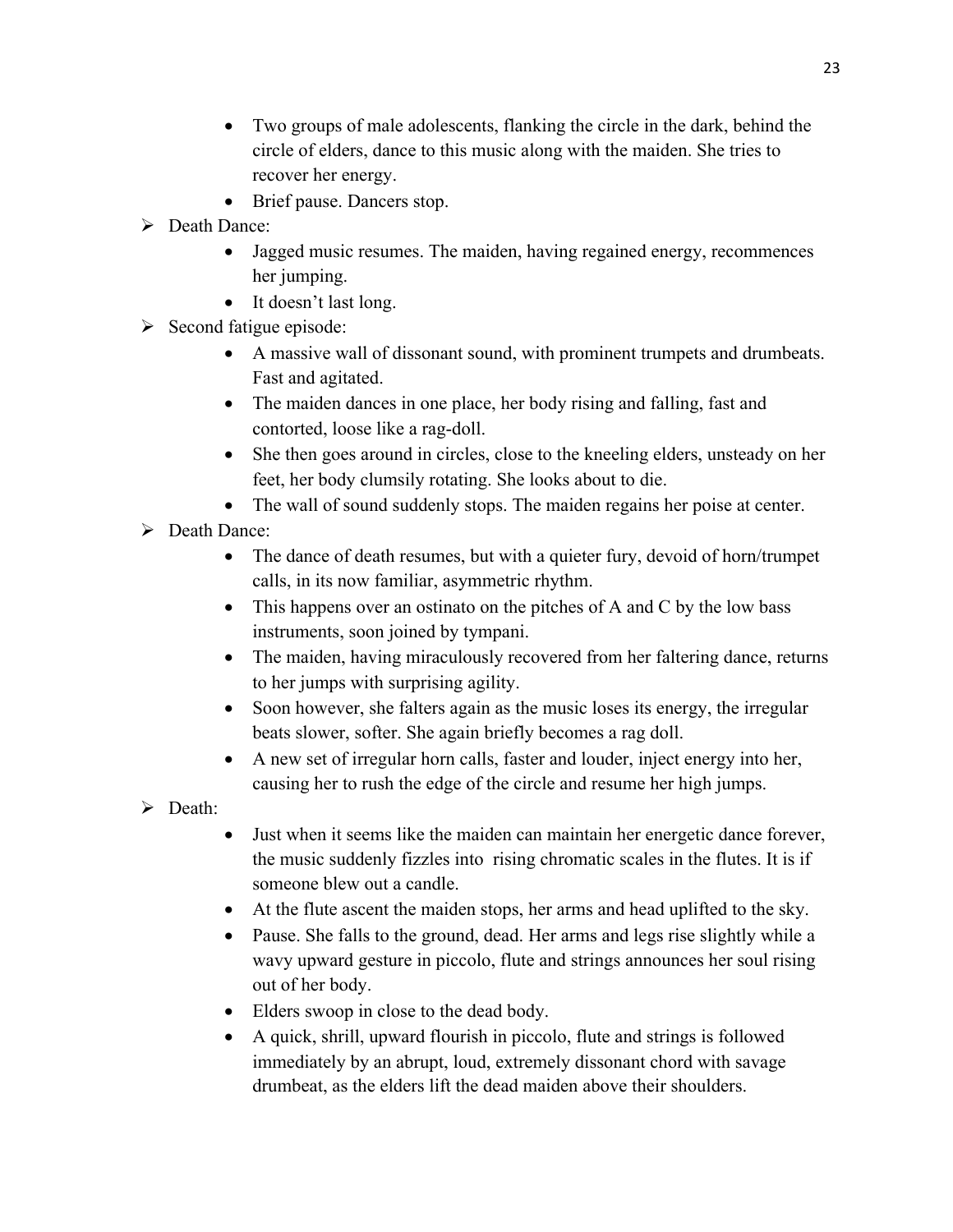# **CONCLUDING COMMENTS:**

"*The Rite was Stravinsky's Eroica.*" (Taruskin)

The Rite is "*a classic of modernism.*" (Walsh)

"*Ironically Stravinsky went too far forward by trying to go back.*" (Michael Tilson Thomas)

"*The genius of Stravinsky could not have received a more striking confirmation than in the incomprehension of the audience and its malicious hostility.*" (Schmitt)

"*The Rite, Russian as no music before it had ever been, made the Russian universal – which is to say, it Russianized the musical universe - and thus transcended the Russian.*" (Taruskin)

"*The huge, wrenching irony of it all is that with and through The Rite…Stravinsky left Russia for good.*" (Taruskin)